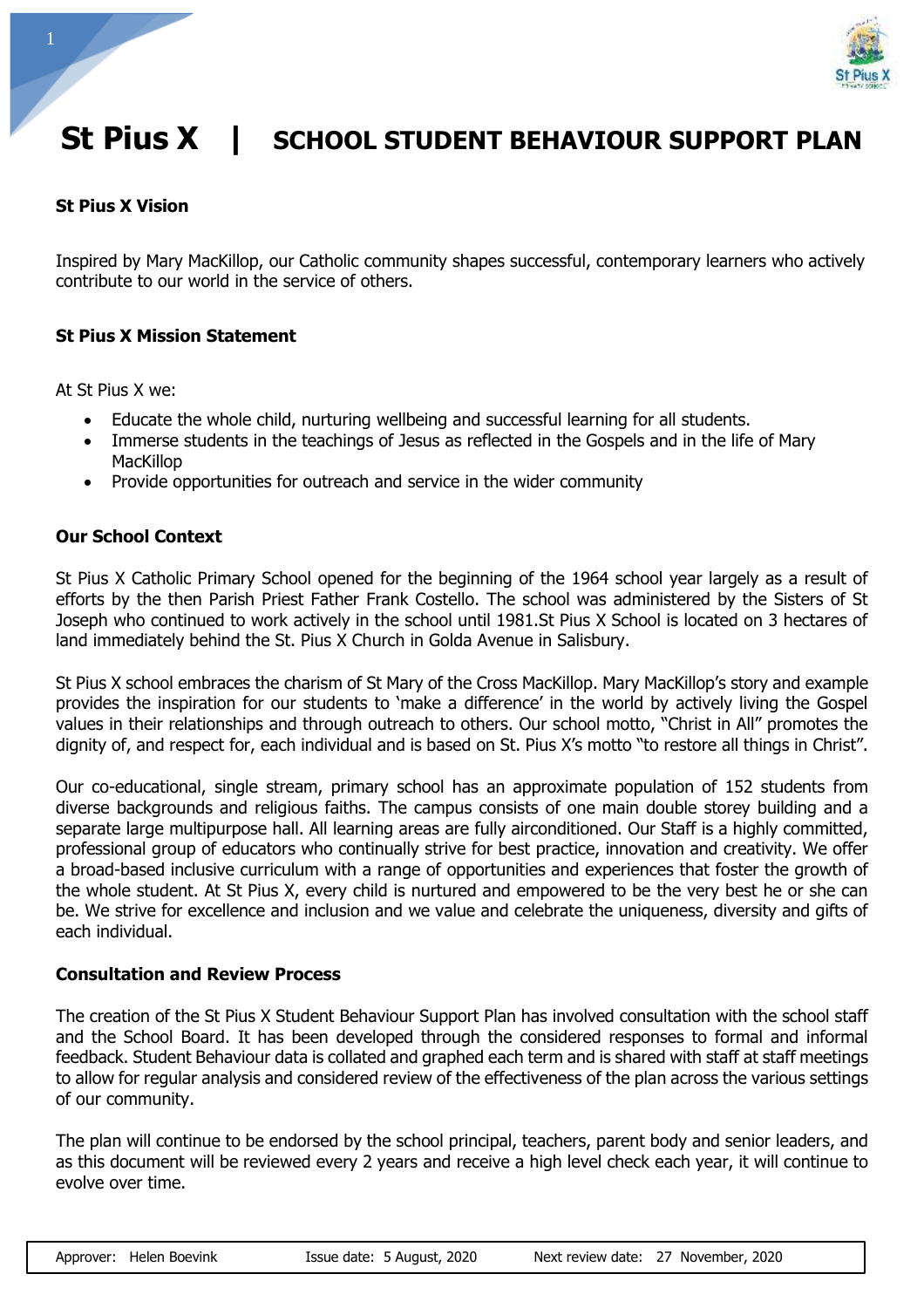

# **Section A: Our Student Behaviour Support Systems**

#### **1. Our Beliefs and Common Philosophy about Learning and Teaching**

Our beliefs about teaching and learning socially at school, student behaviour supports, and responding to students to meet their needs, unify us and direct our actions.

The school's goals emphasise the importance of the development of the whole person. As a Catholic school, the aim is to develop responsible citizens who consciously attempt to live the Gospel values in their encounters with others.

Our aim is to create the conditions for each learner to progress towards the development of Self Awareness, Self-Management, Social Awareness and Social Management skills as outlined in the General Capability - Personal and Social Capability (ACARA, 2011). We focus on catering for individuals, realising that all children will work at their own pace when acquiring these skills which are developmentally age and stage appropriate. Brisbane Catholic Education has a Student Behaviour Support Policy based on the Positive Behaviour for Learning (PB4L) Framework and related documents.

A truly supportive Catholic school environment is characterised by;

- an ethos centred on the person of Jesus and the values exemplified in the Gospel
- a curriculum that caters for all learners
- a clearly stated and consistent school wide behaviour support plan which encourages students to make choices and accept responsibility for their own behaviour
- non-discriminatory organisation and administration procedures
- an emphasis on the development of high-quality interpersonal relationships
- regular opportunities for the monitoring and review of general school wide practices, plans and procedures
- a high level of co-operation and collaboration amongst staff, parents and students to achieve improved behaviour for both group and individual cases,
- an increasing intensity of behaviour support for unproductive behaviours

St Pius X is aware that learning and growth is a journey and acknowledges that a safe, harmonious environment, based on Christian living, is needed so that students can learn how to manage their own behaviour. As such, St Pius X Support Plan aims to develop the whole person, with dignity, in a community where students can learn to build, maintain and restore relationships in a climate of safety, acceptance and reconciliation. It recognises that in order to develop self-discipline and character, students may need support to modify their own behaviour from time to time through the use of explicit teaching, consequences and open, honest and respectful communication. This plan facilitates high standards of behaviour so that academic and social learning and teaching in our school can be effective. This enables students to participate positively and demonstrate productive behaviours for learning within our school community. We recognise that individuals may require support in meeting our behavioural expectations.

At St Pius X, we believe that behaviour;

- is and can be learned by all students
- is learning appropriate social skills
- is a form of communication,
	- $\circ$  of enjoyment in learning
	- $\circ$  of difficulties with learning
	- $\circ$  of social difficulties
	- $\circ$  of productive skills not yet developed
	- $\circ$  of unmet needs (physiological, safety, connection, social, esteem, identity and purpose)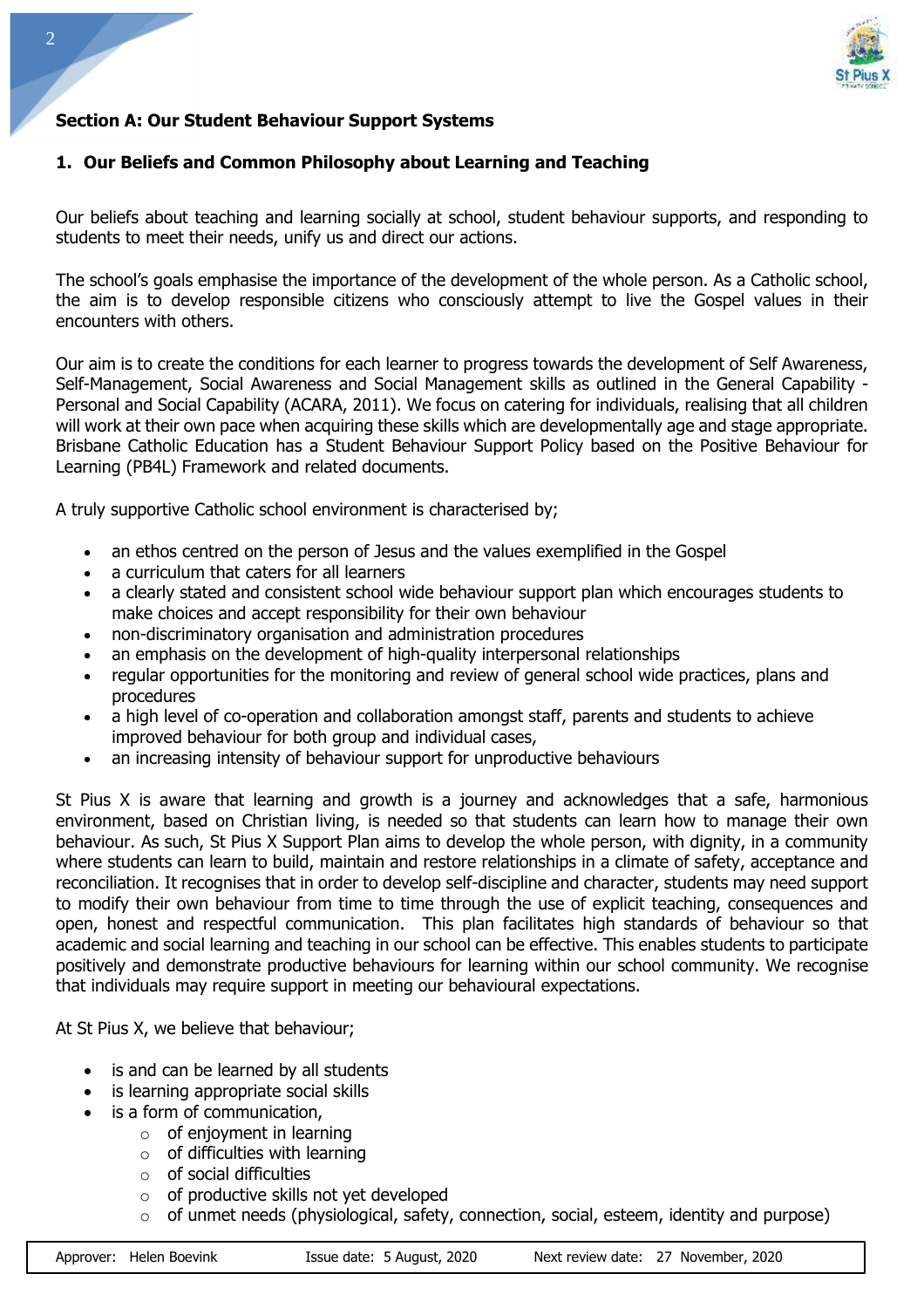

- is directly linked to successful learning and engagement
- has to be considered in the context it occurs
- is developmental in nature and presentation
- is learned best in positive environments

Behaviour is a form of non-verbal communication that all human beings use to indicate their state including happiness, fear, frustration and confusion which can be useful in understanding the appropriate supports for an individual.

All areas of the St Pius X School are learning and teaching environments.

PB4L promotes the re-design of environments, not students. We consider behaviour support to be an opportunity for valuable social learning and teaching as well as a means of maximizing the success of academic and social education.

At St Pius X, we believe in Positive Engagement for Learning; students who are actively engaged in their learning will use less unproductive behaviour. To deliver this we use the Positive Behaviour for Learning framework to enable us to provide system supports, deliver positive practices and ensure analysis of data to ensure that the supports provided to students fit their needs. The tools that we use within the framework to help us deliver this are:

- Staff and students at St Pius X have the right to work and learn to their potential; free from disruption, abuse or threat in a safe and supportive Catholic learning community.
- Learning is a life-long process and *education plays a vital role in promoting the intellectual, physical,* social, emotional, moral and spiritual and aesthetic development and wellbeing of young Australians (Alice Springs Declaration, 2019).
- Students need and want high standards for their behaviour. Every day at school, students have the opportunities to learn and practise social skills and develop General Capabilities through the curriculum (ACARA). Maintaining high expectations does not require "get tough" or punitive approaches.
- Efforts to support all students to become *successful lifelong learners, confident and creative* individuals and active and informed members of the community (Alice Springs Declaration, 2019) require ongoing teaching, encouragement and adjustments regardless of gender, age, abilities, religious and cultural backgrounds.
- Behaviour is learned, therefore responsible behaviour can be taught. Misbehaviour presents the student with an opportunity to learn, and the educator with an opportunity to teach (Sugai & Horner, 2002).
- Student behaviour support is a collaborative effort. In partnership with parents and carers, we are committed to each student's success.
- Personal safety for all is our priority and everyone has the right to feel safe.

#### **2. Our Systems Approach - Positive Behaviour for Learning (PB4L)**

#### **What is Positive Behaviour for Learning?**

PB4L is a framework (Diagram 1) for schools that use a system approach to positive behaviour supports for all students. The aim of implementing the framework is to achieve increased academic and social progress and achievement for all students by using evidence-based practices. One of the focus areas is explicit teaching of behaviours that assists students to access learning – academically and socially - at all stages of development throughout their education.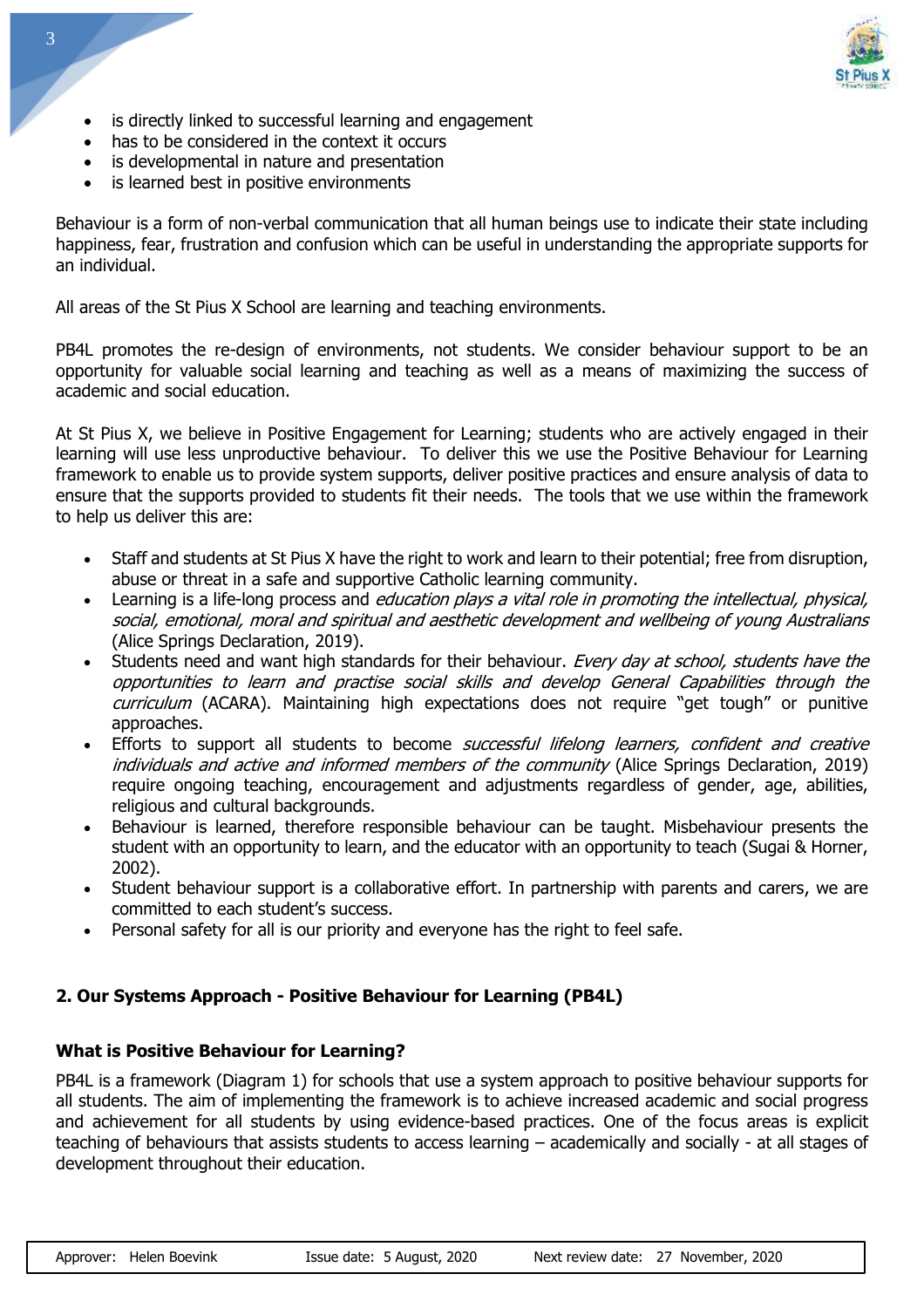



Diagram 1: Adapted from School-wide Positive Behaviour Support: implementers' blueprint and Self-Assessment, by OSEP Centre On Positive Behavioural Interventions and Supports, 2004, Eugene OR: Lewis

#### **Theoretical and conceptual characteristics**

PB4L is the redesign of learning environments, not students. The theoretical and conceptual understandings of PB4Learning are firmly linked to Behavioural Theory and Applied Behavioural Analysis (Carr et al., 2002). This perspective emphasises that observable behaviour is an important indicator of what individuals have learned and how they operate in their environment. Environmental factors are

influential in determining whether a behaviour is likely to occur, and new and alternative pro-social behaviours can be taught (Sugai & Horner, 2002; Sugai et al., 2008)

#### **Continuum of support and key features**

An important component of PB4L is the adoption of a continuum of behavioural supports (Diagram 2) that, like academic instruction, acknowledges that students will need differing levels of behavioural interventions and supports to be successful at school. Within the continuum there are three levels of support.



#### Diagram 2: CONTINUUM OF STUDENT SUPPORTS

Personalised or Tier 3

- Individual students
- Assessment based
- Intense, durable intervention

Targeted or Tier 2

- Students at-risk  $\bullet$
- High efficiency
- Rapid response

Universal or Tier 1

- All students
- All settings
- Preventative, proactive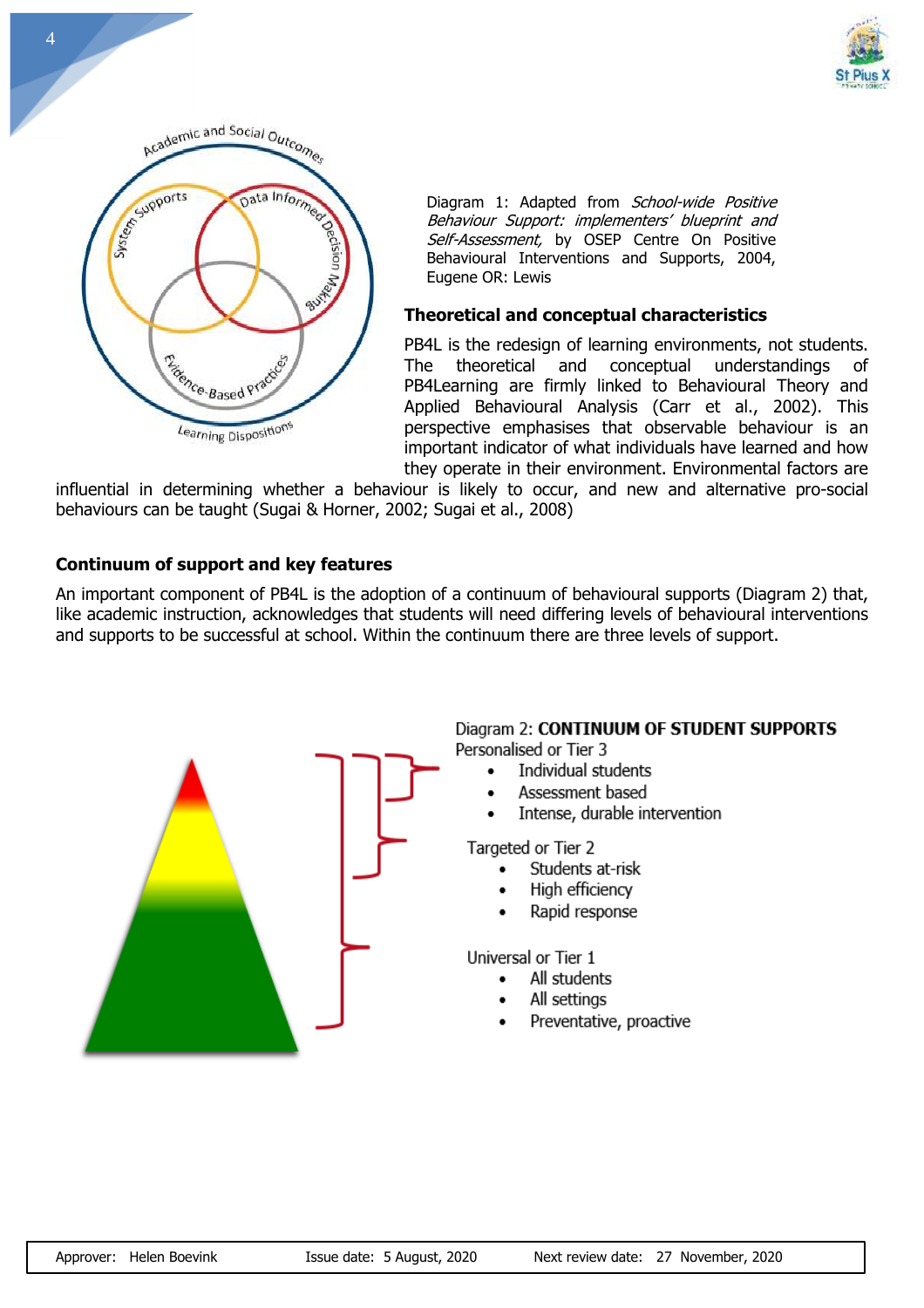

#### Tier 1 Universal Supports:

This first level focuses on universal behavioural and academic supports for all students. Here the focus is on prevention of problem behaviours, providing explicit teaching of expected behaviours and creating positive learning environments across all settings in the school. Research has shown that approximately 80-85% of students will respond to proactive universal supports, display the desired appropriate behaviours and have few behaviour problems (Horner & Sugai, 2005; Lewis, Newcomer, Trussell & Ritcher, 2006).

#### Tier 2 Targeted Supports:

This second level focuses on targeted supports for students who continue to display problem behaviour even with the universal supports in place. Using data analysis, students are identified early, before problem behaviours become intense or chronic, to receive targeted supports such as small group social skill instruction, academic supports, mentoring and/or self-management strategies (Sailor et al., 2013).

#### Tier 3 Personalised Supports:

This third level focuses on personalised supports that are intensive and individualised. These students will require highly individualised behaviour support programs based on a comprehensive behavioural assessment, which at times, will include mental health professionals and family and community services.

By building a connected continuum, everyone in the school is aware of how each level of support is connected to the universal systems i.e. every targeted and individualised intervention uses the universal set of behavioural expectations to increase the likelihood of maintenance and generalisation to other contexts.

#### **3. Student Behaviour Support Leadership & Professional Learning for School staff**

The Principal and Assistant Principal Religious Education (APRE) handle all behaviour incidences from Prep to Year Six in this small school context, supporting the community in the implementation and management of Student Behaviour Support Plan.

St Pius X has included the whole staff as the PB4L Committee who meet once a term to discuss the support offered to students and analyse the Engage Student Support System data.

Staff will participate in various Professional Development each year.

The following Professional Development has and will be offered

- PB4L Structures, Building & Using the Matrix
- Various staff members have participated in PB4L Tier 1 and Tier 2 over 2017 and 2018
- Self-Regulation & Co regulation using Zones of Regulation, Personal Development on site
- 2020 engage in Tier 3 training

The following members of the school community form the **Universal Support Team**

- Principal
- Assistant Principal Religious Education
- Guidance Counsellor
- STIE
- Primary Learning Leader
- Whole Teaching Staff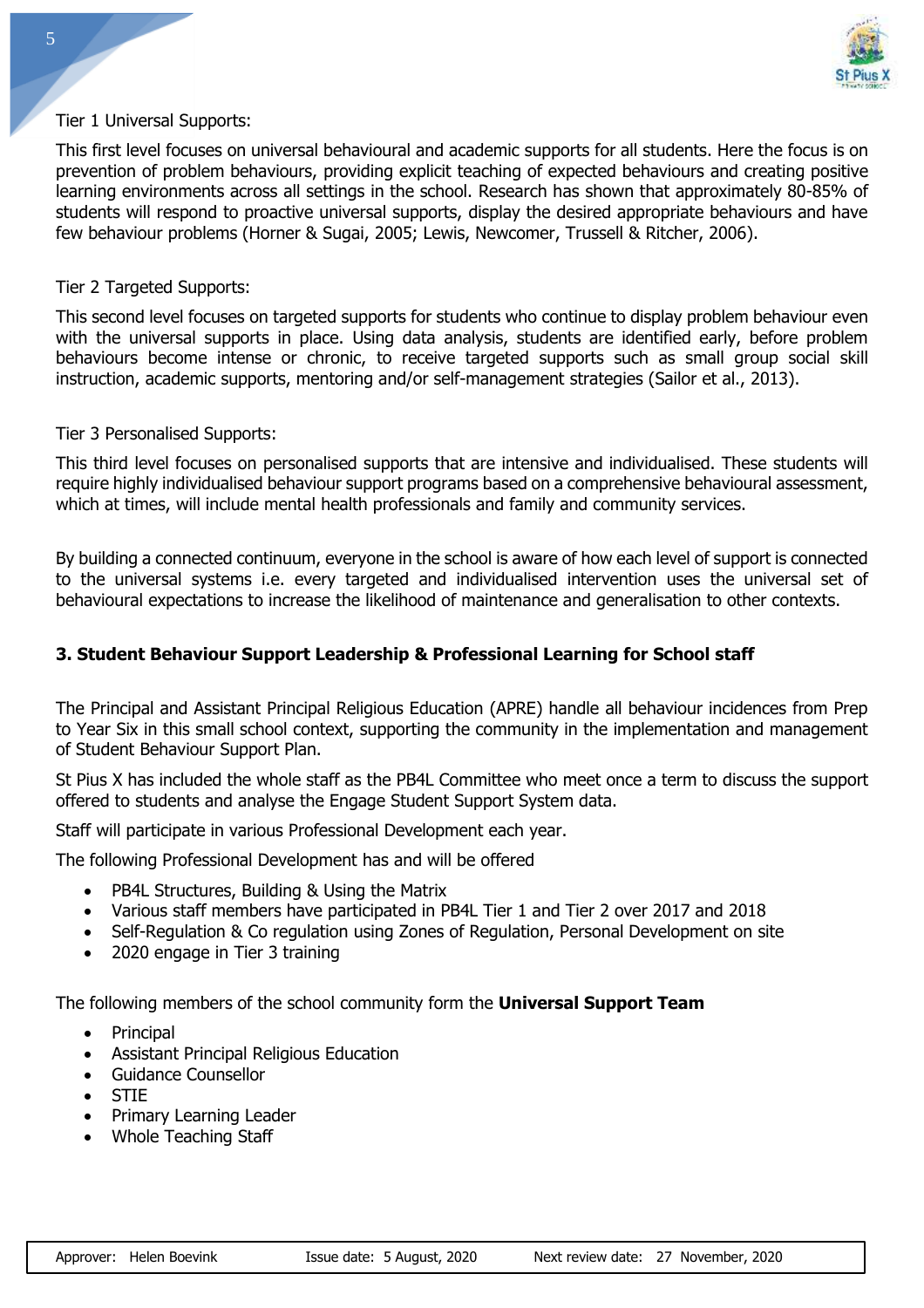

Responsibilities of team members include meeting once a term to discuss implementation of whole school support strategies, monitoring of student data input and effectiveness of the St Pius X Student Behaviour Support Plan.

## **PB4L Targeted Support Team**

- Principal
- Assistant Principal Religious Education
- Primary Learning Leader
- Learning Enhancement Teacher
- Guidance Counsellor
- STIE

Responsibilities of team members include analysis of Engage Student Support System data, actions for student support and evaluations of their effectiveness.

## **Section B: Our Student Behaviour Support Practices**

#### **1. Clarity: Our Expectations**

School-wide expectations encourage consistent communications and establish a common language of expectations for all staff and students and across all settings. Agreed upon student expectations promote the school's Catholic Identity and provide consistency across the staff and school community.

Our St Pius X expectations are to show Respect for:

- **Self**
- Others
- **Learning**
- The Environment

Our school behaviour matrix is a visual tool that outlines the expectations of behaviours we expect all students and staff to learn, practice and demonstrate. They allow us to teach proactively and to provide students and parents with a positive message about behaviours for learning at school.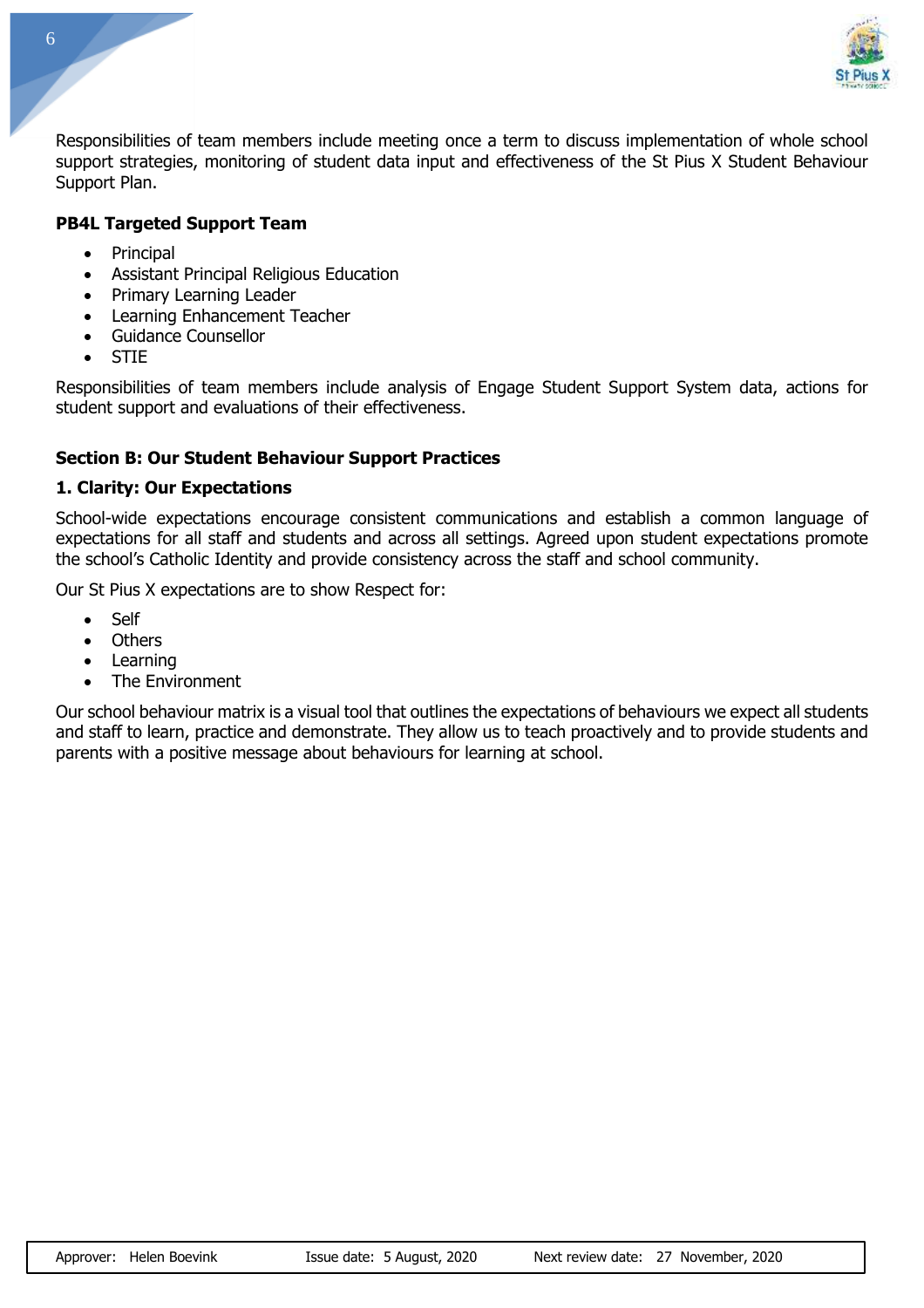

|                                                       |                                                                                                                                                                                                                                                                    |                                                                                                                                                                                                                       | <b>ST PIUS X SALISBURY</b>                                                                                                                                       |                                                                                                                                                                                         | <b>BEHAVIOUR MATRIX</b>                                                                           |                                                                                                                                                                         | <b>St Pius X</b><br><b>CATHOLIC PRIMARY SCHOOL</b>                                                                                                                                                                          |
|-------------------------------------------------------|--------------------------------------------------------------------------------------------------------------------------------------------------------------------------------------------------------------------------------------------------------------------|-----------------------------------------------------------------------------------------------------------------------------------------------------------------------------------------------------------------------|------------------------------------------------------------------------------------------------------------------------------------------------------------------|-----------------------------------------------------------------------------------------------------------------------------------------------------------------------------------------|---------------------------------------------------------------------------------------------------|-------------------------------------------------------------------------------------------------------------------------------------------------------------------------|-----------------------------------------------------------------------------------------------------------------------------------------------------------------------------------------------------------------------------|
| I respect                                             | Classroom                                                                                                                                                                                                                                                          | Playground<br><b>Outdoor Areas</b>                                                                                                                                                                                    | <b>Transitions</b>                                                                                                                                               | <b>Toilets</b>                                                                                                                                                                          | Gathering<br><b>Times Assembly</b><br>Liturgy/Mass                                                | <b>Eating times</b>                                                                                                                                                     | Refore &<br>after school<br><b>Stop &amp; Drop</b><br>Zone                                                                                                                                                                  |
| myself<br>and<br>others                               | I use polite, positive language<br>with everyone<br>I take turns to speak and<br>listen, with my hand up<br>I use whole body listening<br>Lam responsible for my own.<br>words and actions<br>Lencourage and<br>Include others<br>Leas reduce reuse<br>and recycle | I use polte.<br>positive language<br>with everyone<br>I use my hands and<br>feet appropriately<br>I play fairly.<br>take turns<br>I include others                                                                    | Foan be cam and:<br>cattent<br>I sit in the and walt<br>for the teacher<br>Listen In the<br>teacher's directions<br>I consider other<br>classes when moving      | Loans for the<br>tolet building<br>I flush the tollet<br>I respect the privacy<br>of others.<br>I take turns<br>I use a gulet voice                                                     | I use whole body<br><b>Ilstening</b><br>I participate fully and<br>reverently in ribuals.         | l'include others at<br>eating time<br>Holean up eating<br>areas.<br>I listen to the duty.<br>teacher/s<br>Food is fuel                                                  | <b>I wear the</b><br>correct uniform:<br>I sit and walt patiently.<br><b><i><u>i</u></i></b> use manners<br>I listen to the teacher<br>I go to the supervised<br>area undercover at<br>$8 - 15$ am                          |
| my<br>estmin<br>and the<br><b>EXISTENTIAL</b>         | I am ready to learn<br>I use my time wisely<br>I stay on task<br>I look after my belongings<br>and equipment<br>I use technology appropriately<br>I ask meaningful questions<br>I set, know and work towards.<br>coals                                             | I am responsible<br>for my own words<br>and actions<br>I look after my<br>belongings and<br>equipment<br>I respond promoty to<br>the bell<br>I follow rules of<br>the game<br>I try new things                        | I move to line as<br>soon as the bell rings.<br>I am organised when<br>lining up                                                                                 | I go to the tollet<br>during break times<br>I walk directly to the<br>toilets and return.<br>promptly<br>$\ln - \sin - \cot$<br>I use the soap and<br>paper property<br>I am water wise | I demonstrate self-<br>discipline<br>I sit and stand at the<br>right time<br>I focus on listening | I sit and eat<br>I use the rubbish bins.<br>and the recycling<br>bins correctly<br>I keep the eating<br>area clean and tidy<br>I leave my lunch box<br>in the class fub | I walk to Stop and<br>Drop Zone/parents<br>after the bell<br>I am ready for my car<br>I listen for my name.<br>I care for my<br>belongings<br>I follow instructions<br>I leave sticks and<br>rocks in the garden.           |
| the safety of<br>others and<br>my school<br>mvironmen | I use equipment correctly<br>I fake turns<br>I move appropriately<br>I keep passwords and<br>personal details private<br>I follow instructions                                                                                                                     | I use equipment<br>safely and correctly<br>I wear a hat<br>I play in the<br>correct area<br>I move safety on<br>hard surfaces<br>I report problems<br>when they happen.<br>I leave sticks and<br>rocks in the garden. | I keep my hands and<br>feet to myself<br>I walk in my class<br>line with my eyes to<br>the front<br>I walk to the left<br>of walkways.<br>I use the hand railing | I ask permission and<br>take a buddy to the<br>tollets<br>I walk to and from the<br>toilets<br>I wash my hands<br>I use the tollet for its<br>proper use                                | Lam calm and<br>allow others their<br>personal space<br>I enter and<br>exit calmiv                | i sit in the correct<br>eating area<br>i eat my own food<br>I walt to be dismissed<br>and walk to play                                                                  | I arrive and leave<br>school at the<br>right time<br>I wait in the<br>correct area<br>I walk to my car<br>I enter the car from<br>the passenger side<br><b>Falt and walt on the</b><br>seat outside the<br>office after 3pm |

In addition to our school expectations and the St Pius X Positive Behaviour for Learning and Wellbeing, our affective curriculum is informed by the General Capabilities in the Australian Curriculum. The General Capabilities encompass the knowledge, skills, behaviours, and dispositions that, together with curriculum content in each learning area and the cross-curriculum priorities, will assist students to live and work successfully in the twenty-first century.

The Personal and Social Capability is one of the seven General Capabilities that outlines student developmental stages of self-awareness, self-management, social awareness and social management. The behavioural and social emotional skills in this capability are to be taught through the learning areas of the approved curriculum. [www.acara.edu.au](http://www.acara.edu.au/)

# **2. Focus: Teaching Expected behaviour**

Effective instruction requires more than providing the rule – it requires instruction, practice, feedback, reteaching and encouragement (Sprague & Golly, 2005). Instruction takes place each day, throughout the day, all year long.

When responding to student behaviours at St Pius X, staff take into consideration;

- the context in which the behaviour is occurring,
- the frequency and severity of the behaviour,
- the needs and abilities of the child,
- the appropriate timing of a response.

The response to each behaviour is respectful of the dignity of each individual and is developmentally appropriate.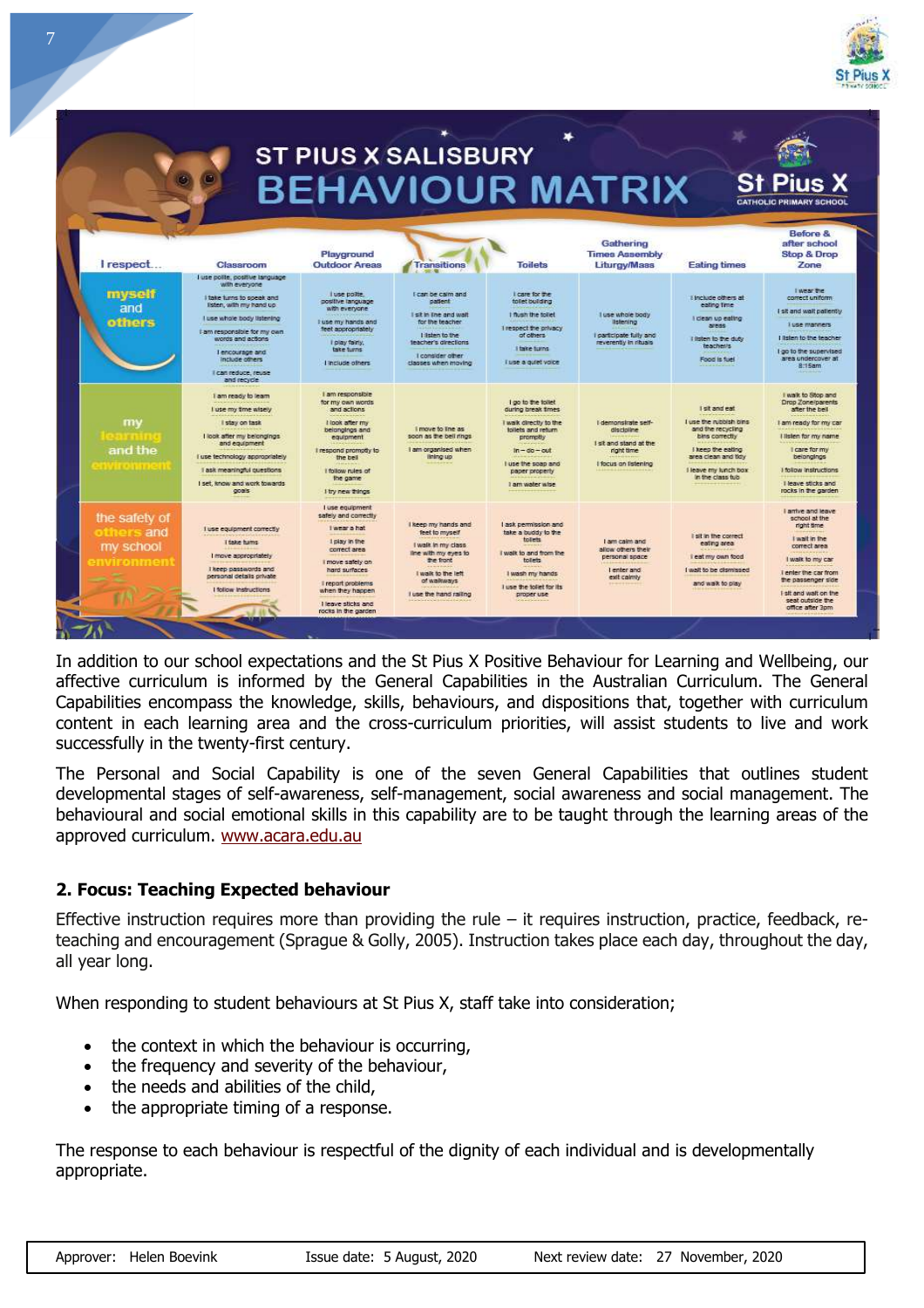

In addition, direct teaching is done using a combination of the following:

- Beginning of school year orientation day for staff
- Thursday Assembly (the focus Expectation or Learning Disposition is named at this Assembly) followed by class practice.
- Time built into the first weeks of school and increased later in the year
- New student orientation when needed
- Explicit teaching in every classroom weekly using the Positive Engagement of Learning and Wellbeing Scope and Sequence

#### **2. Feedback: Encouraging Productive Behaviours for learning**

Tier 1 Universal Supports:

Feedback should cause thinking (Dylan Wiliam, 2011). In education, we use the term "feedback" for any information given to students about their current achievements (Wiliam, 2011 p.122). Feedback to students provides them with the way to move their learning forward and make progress in their learning.

Our school encourages and motivates students, both as they are learning the expected behaviours and then to maintain those skills and dispositions as students become more fluent with their use. Specifically, our school encouragement system utilises effective, specific positive feedback, adult attention (contingent and non-contingent) and a tangible reinforcement system.

The encouragement strategies in place for school and classroom include:

| <b>School practices that</b><br>encourage expected behaviours | <b>Classroom practices that</b><br>encourage expected behaviours                                                                                                                                                   |
|---------------------------------------------------------------|--------------------------------------------------------------------------------------------------------------------------------------------------------------------------------------------------------------------|
| <b>Awards</b>                                                 | <b>Overview</b>                                                                                                                                                                                                    |
| GOTCHA Awards - Great Example to Others                       | These are given to any student who is seen following any of<br>our school rules in the playground.                                                                                                                 |
| St Pius X Respect Awards                                      | Awarded to students from each year level every Thursday.<br>These students demonstrate outstanding practice of our<br>school expectations, 'be respectful, be a learner, be safe'<br>and/or Learning Dispositions. |
| Individual classroom reward systems                           | Class Dojo, points/ star system for year level rewards,<br>individual rewards (stickers/ stamps, prize box, marble jar,<br>free time, student-choice activities)                                                   |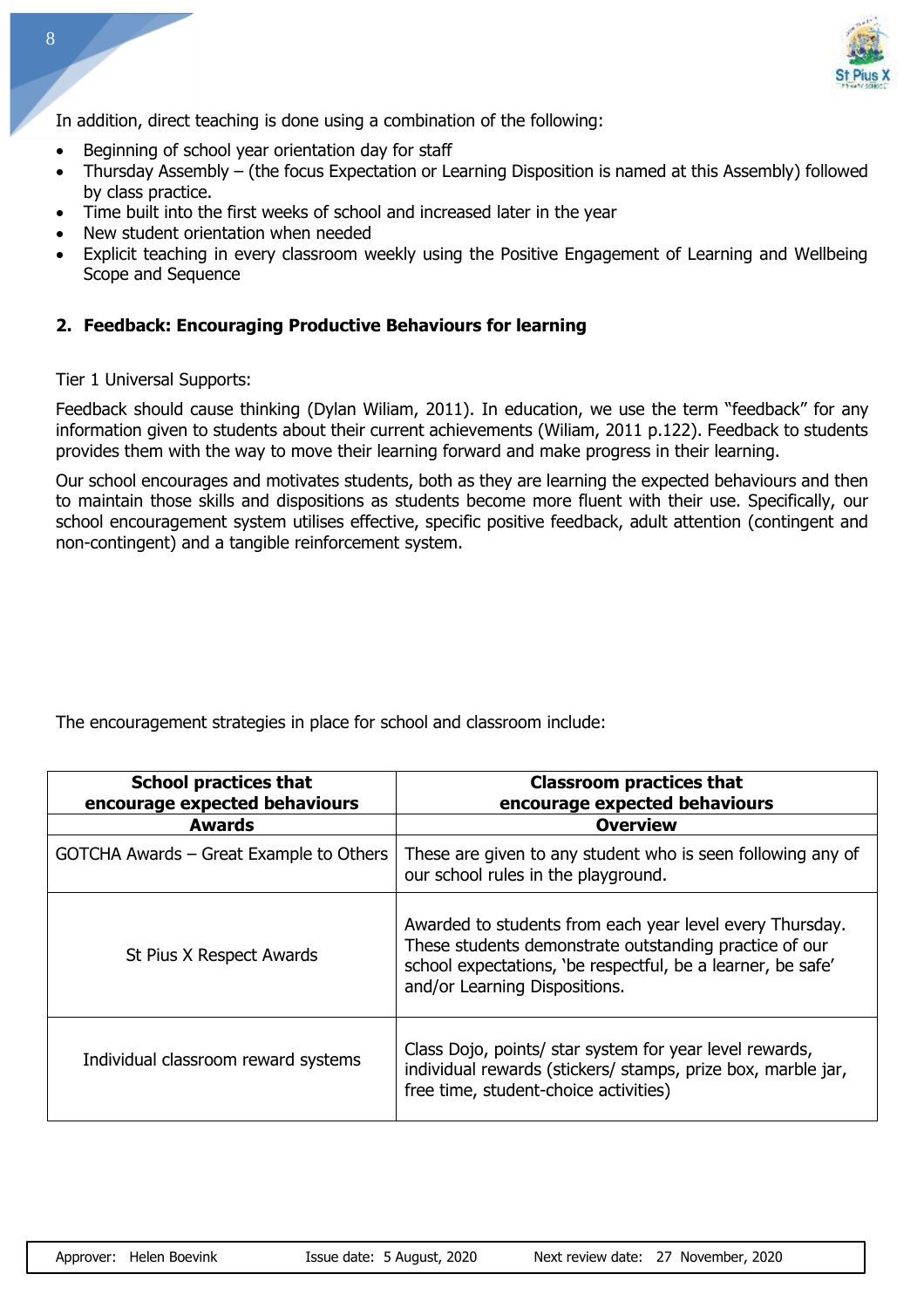

#### **3. Feedback: Encouraging productive behaviours**

It is important to follow desired behaviours with consequences that are reinforcing to most students such as specific positive feedback along with other forms of reinforcement. PB4L systems encourage and motivate students, both as they are learning the expected behaviours and then to maintain those skills and dispositions as students become more fluent with their use. Specifically, the PB4L encouragement system utilises effective, specific positive feedback, adult attention both contingent and non-contingent and a tangible reinforcement system.

These components enable staff to effectively recognise and encourage students when they display expected behaviours and contribute to the creation of a positive school environment.

#### Tier 2 Targeted Supports:

Targeted evidence-based interventions play a key role in supporting students at risk of academic and social problems and may prevent the need for more intensive interventions (Sailor et.al., 2009). These students consistently have trouble with low level but disruptive behaviours that interfere with instruction and hinder student learning. Targeted inventions should be timely and responsive and use similar strategies and social curriculum across a group of students.

Students are identified proactively, using academic, behaviour and attendance data accompanied by teacher nomination or through a screening process. Our targeted supports have systems in place to monitor student progress, make modifications, and gradually decrease support as student behaviour and engagement improves.

The evidence-based targeted supports currently available for students in the school include:

- The Behaviour Education Program (Check in- Check out) (Crone, Horner & Hawken, 2004). This evidence-based Tier 2 support builds on the school-wide expectations by providing students with frequent feedback and reinforcement from their teacher/s, a respected facilitator, and the student's parents for demonstrating appropriate behaviour and academic engagement. The goal is to move the student to self-management.
- The Check and Connect Mentoring Program (Christenson et al, 2012). The core of Check and Connect is a trusting, relationship between the student and a caring, trained teacher mentor. This mentor both advocates for and challenges the student and partners with the family, school, and community to keep education salient for the student.
- Social Skills Clubs/Groups. This type of intervention involves directly teaching social skills to enhance a student's ability to interact with peers and adults. Whilst social skill instruction may be part of the work done in universal supports this type of targeted support occurs in smaller groups with students who require additional practice and feedback on their behaviour. A teacher or guidance counsellor facilitates this type of group.

#### Tier 3 Personalised Supports:

Successful outcomes for students whose behaviour has not responded to Universal or Targeted supports are dependent on our ability to intervene as early as possible with appropriate evidence–based interventions. A function-based approach is an essential feature of PB4L.

Personalised supports currently on offer at the school include:

- Functional Behavioural Assessment and designing an Individual Behaviour Support Plan
- Pro-active, Collaborative Problem-Solving process (Dr Ross Greene, 2014)
- Guidance Counsellor support services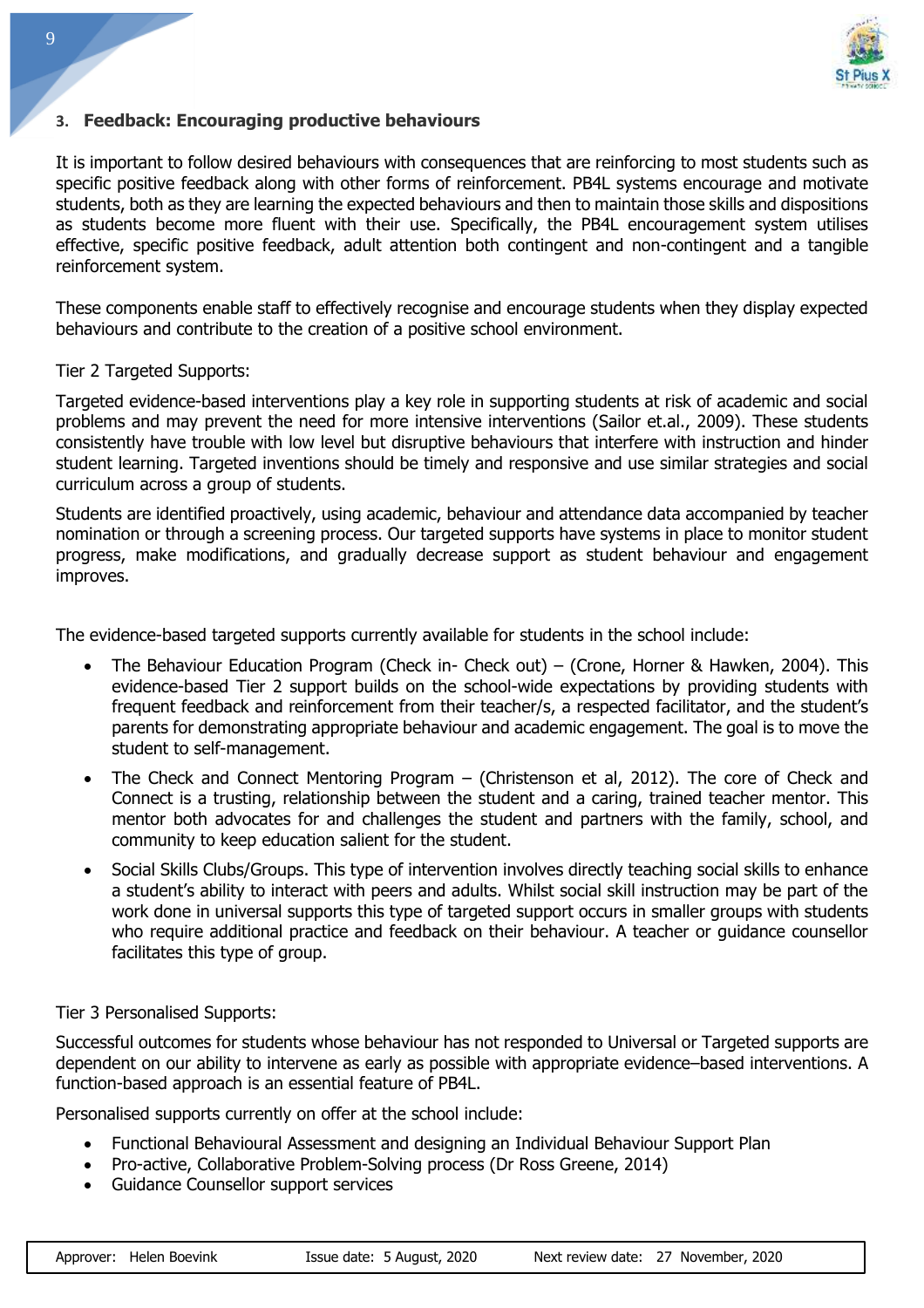

- Student Support Team case management planning and implementation of individualised support plans and monitoring data
- Partnerships with outside support agencies and specialists
- The Check and Connect Mentoring Program (Christenson et al, 2012).

# **4. Feedforward: Responding to Unproductive Behaviours**

Even with our positive approach to teaching and supporting expected behaviours for learning, unproductive student behaviour will still occur. For some students, they do not know how to perform the expected behaviour, or don't know it well enough to routinely use it at the appropriate times. For some students, the maladaptive behaviours they are using appear to meet their needs. When responding to unproductive behaviours, all staff take a positive, supportive approach that builds, maintains, and sustains relationships with students.

To feedforward when responding to unproductive student behaviours, we have a system in place that enables staff to respond to minor unproductive behaviours efficiently and effectively, to chronic persistent minor behaviours and to major unproductive behaviours that hinder learning. In this continuum, thinking begins with clarity between minor behaviours (that can and should be managed by teachers, within the context of the classroom and non-classroom settings) and major behaviours (that are best managed in a more private setting with the class teacher and leadership in partnership). The definitions of teacher managed behaviours (Minor) and teacher plus leadership managed behaviours (Major) have been included in Appendix A.

Although the teacher is the key problem solver when responding to minor behaviours, they collaborate, and share creative strategies, with colleagues. Teachers respond to minor behaviours using best practices that include reminders of expectations, re-directing to learning and re-teaching behaviours. Appendix B includes a summary of practices that may be utilised.

After feedback has been provided to a student about "How am I going?" in relation to demonstrating productive behaviours for learning, feedforward provided by the teacher to a student answers the question, "Where to next?"

- **Remind** remind the student of expected productive behaviours
- **Practise** provide the student with opportunities to practise productive behaviours in context
- **Supervise** supervise and monitor how the student is going, gather data
- **Feedforward** talk with the student and direct them to what's next, future focus, re-teach

The positive, support strategies currently in place for responding to unproductive behaviours at our school can be classified under the three evidence-based approaches recommended in BCE SBS policy and procedures, and include:

| <b>De-escalation</b>                                                                                                                                                                                                                                                                      | <b>Problem-solving</b>                                                                                                                                                                                                                                                                                              | <b>Restorative</b>                                                                                                                                                                        |
|-------------------------------------------------------------------------------------------------------------------------------------------------------------------------------------------------------------------------------------------------------------------------------------------|---------------------------------------------------------------------------------------------------------------------------------------------------------------------------------------------------------------------------------------------------------------------------------------------------------------------|-------------------------------------------------------------------------------------------------------------------------------------------------------------------------------------------|
| Supervised calm time in a<br>safe space in the classroom<br>Supervised calm time in a<br>$\bullet$<br>safe space outside of the<br>classroom<br>Set limits<br>$\bullet$<br>Individual crisis support,<br>$\bullet$<br>and management plan<br>Time out from the<br>$\bullet$<br>playground | Teacher $-$ student<br>$\bullet$<br>conversation<br>Decrease the demands -<br>$\bullet$<br>adjust academic demands<br>for students<br>• Work it out together plan<br>- teacher and student<br>Teacher – student –<br>$\bullet$<br>parent meeting<br>Teacher $-$ student $-$<br>$\bullet$<br>leadership conversation | Student apology<br>$\bullet$<br>Student contributes back to the<br>$\bullet$<br>class or school community<br>Restorative conversation<br>$\bullet$<br>Restorative conference<br>$\bullet$ |

In addition, de-escalation crisis prevention and support strategies may include the responses outlined in Appendix C.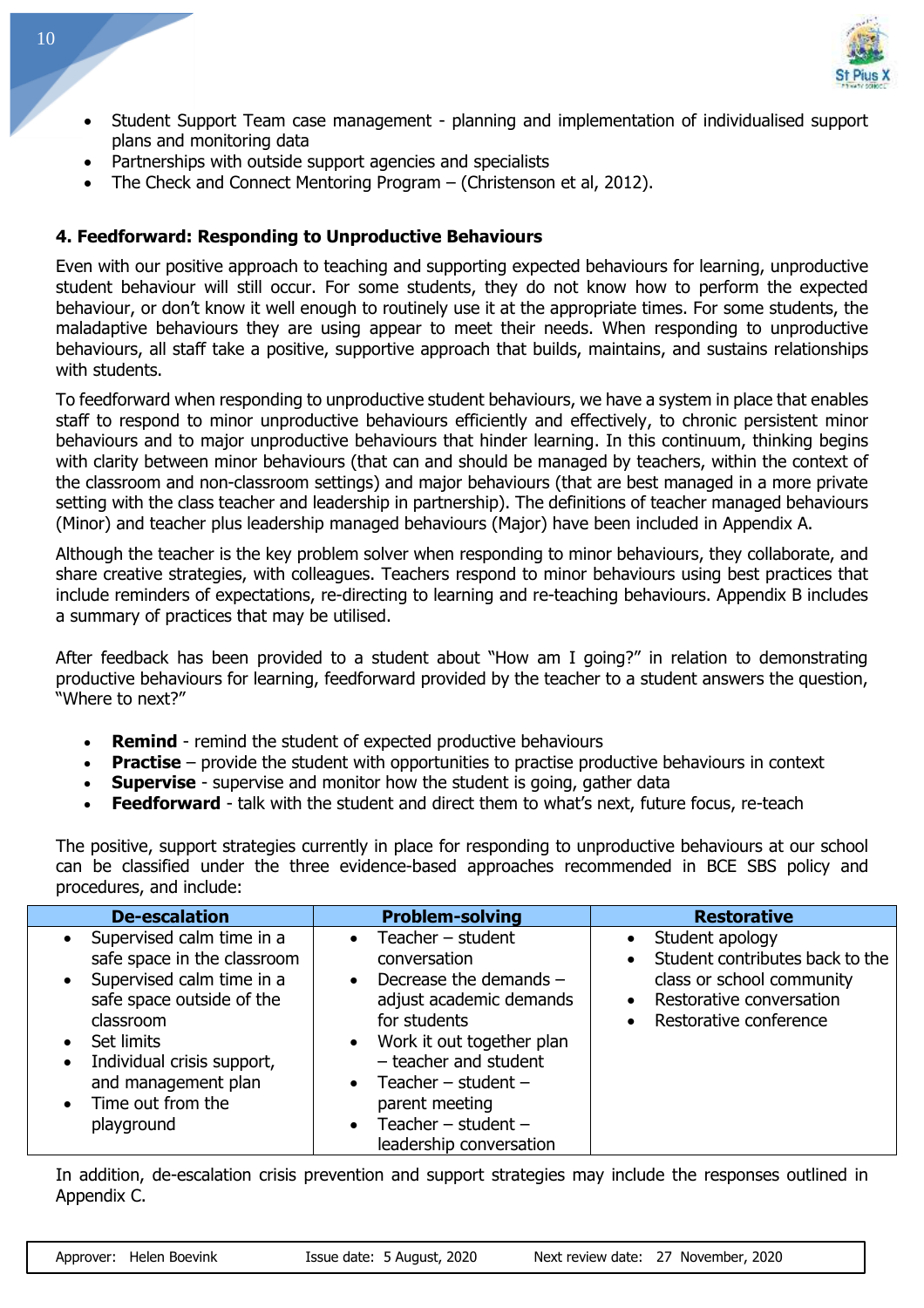

# **5. BCE Formal Sanctions**

- Detention
- **Suspension**
- Negotiated Change of School
- **Exclusion**

For an explanation of the BCE Formal Sanctions, please visit our School Portal.

For appeals, the school aligns to BCE processes.

#### **6. Bullying and Cyberbullying – information, prevention, and school/college responses**

The St Pius X School Community fosters an open welcoming interaction between families and school, inviting contribution and involvement with each other in a respectful, caring and appropriate manner. Bullying is not tolerated at our school.

#### **What is Bullying?**

Bullying is an ongoing and deliberate misuse of power in relationships through repeated verbal, physical and/or social behaviour that intends to cause physical, social and/or psychological harm. It can involve an individual or a group misusing their power, or perceived power, over one or more persons who feel unable to stop it from happening.

Bullying can happen in person or online, via various digital platforms and devices and it can be obvious (overt) or hidden (covert). Bullying behaviour is repeated, or has the potential to be repeated, over time (for example, through sharing of digital records).

Bullying can take many forms including, but not limited to: deliberate and repeated physical, verbal, emotional, threatening behaviours, abuse of property or cyber bulling.

Bullying of any form or for any reason can have immediate, medium and long-term effects on those involved, including bystanders. Single incidents and conflict or fights between equals, whether in person or online, are not defined as bullying.

#### **What is Cyber Bullying?**

Cyber bullying refers to bullying that occurs through the use of information and communication technologies.

- Cyber bullying is often combined with offline bullying.
- Cyber bullying may include a combination of behaviours such as pranking (i.e. hang-up calls), sending insulting text messages, publishing someone's private information, creating hate sites or implementing social exclusion campaigns in social networking sites.
- It is also cyber bullying when a student uses technology to run a multi-step campaign to bully another student (e.g. setting another student up to be assaulted, video recording their humiliation, posting the video recording online and then sending the website address to others).

#### **Bullying is not:**

- Mutual conflict which involves a disagreement, but not an imbalance of power. Unresolved mutual conflict can develop into bullying if one of the parties targets the other repeatedly in retaliation.
- Single-episode acts of nastiness or physical aggression, or aggression directed towards many different people, is not bullying unless it becomes a pattern of behaviours.
- Social rejection or dislike is not bullying unless it involves deliberate and repeated attempts to cause distress, exclude or create dislike by others.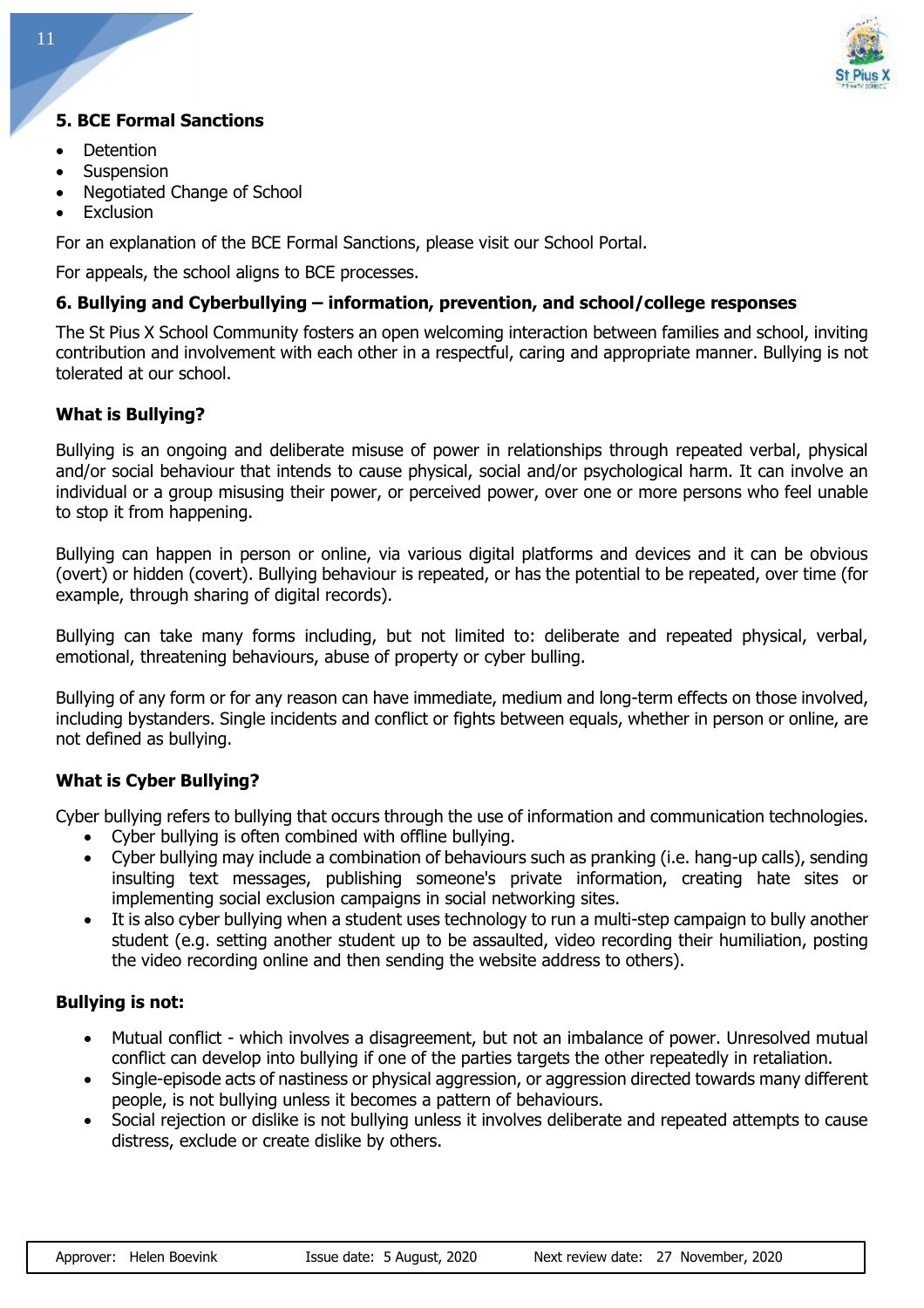

#### **Bullying/ Cyber Bullying Preventative Strategies**

Bullying affects the dignity of both the person being bullied and the person who is bullying and therefore, action must be taken to eliminate it from our school. In keeping with the Gospel values expressed in our Mission Statement, such action must itself be consistent with Christian principles and be based on sound educational practices. It must also involve all members of the community – parents and carers, staff and students – and be directed towards enhancing the dignity of all and securing a safe, supportive learning environment.

It is the responsibility of staff, parents/carers and students to help make St Pius X School bully-free. This will happen by:

- reporting all incidents of bullying
- actively opposing bullying
- being role models in word and action
- having the courage to help protect self and others in bullying situations

At St Pius X, we take proactive and preventative action to prevent bullying and harassment from happening in the first instance. We do this by fostering opportunities to develop positive behaviours in a safe, supportive environment where mutually respectful relationships are the defining features of a dynamic, Christ-centred community. St Pius X uses the Positive Behaviour for Learning Framework to develop positive relationships. Positive Behaviour for Learning has been shown to be a good way to prevent the development of bullying behaviour.

We achieve this through:

- The establishment of learning environments that honour each individual's uniqueness and foster cooperative relationships.
- The establishment of play environments that foster active and friendly social engagement.
- Fostering relationships between children and children that promote commitment to community, service and the fulfilment of potential.
- The sincere pursuit of individual and communal goals.
- Genuinely acknowledging the concerns, hopes and contributions of people, regardless of age or position.
- Ongoing professional development for staff about bullying/ cyber bulling awareness, prevention and response strategies.
- Ongoing awareness raising and education for the school community through school newsletter, parent information nights, anti-bullying events and focused teaching and learning experiences.

As outlined in our Positive Engagement for Learning and Wellbeing Teaching and Learning Overview, antibullying education is taught explicitly in all classrooms in the week proceeding Bullying No Way Day. This day is recognised as a school and activities are planned to raise awareness at a whole school level.

#### **Response to Incidents of Bullying**

Bullying requires schools and families to look beyond the observable behaviour of students to what is going on behind the scenes. The aim of our response is to restore a positive learning environment for all students. Our second aim is to avoid the escalation of issues that will cause more harm.

In partnership with parents and carers, our procedures involve:

- support for the person who is being bullied and the person who is bullying
- clear consequences
- recording of behaviour incident in the Engage Student Support System
- student behaviour support plan
- parent/carer conferences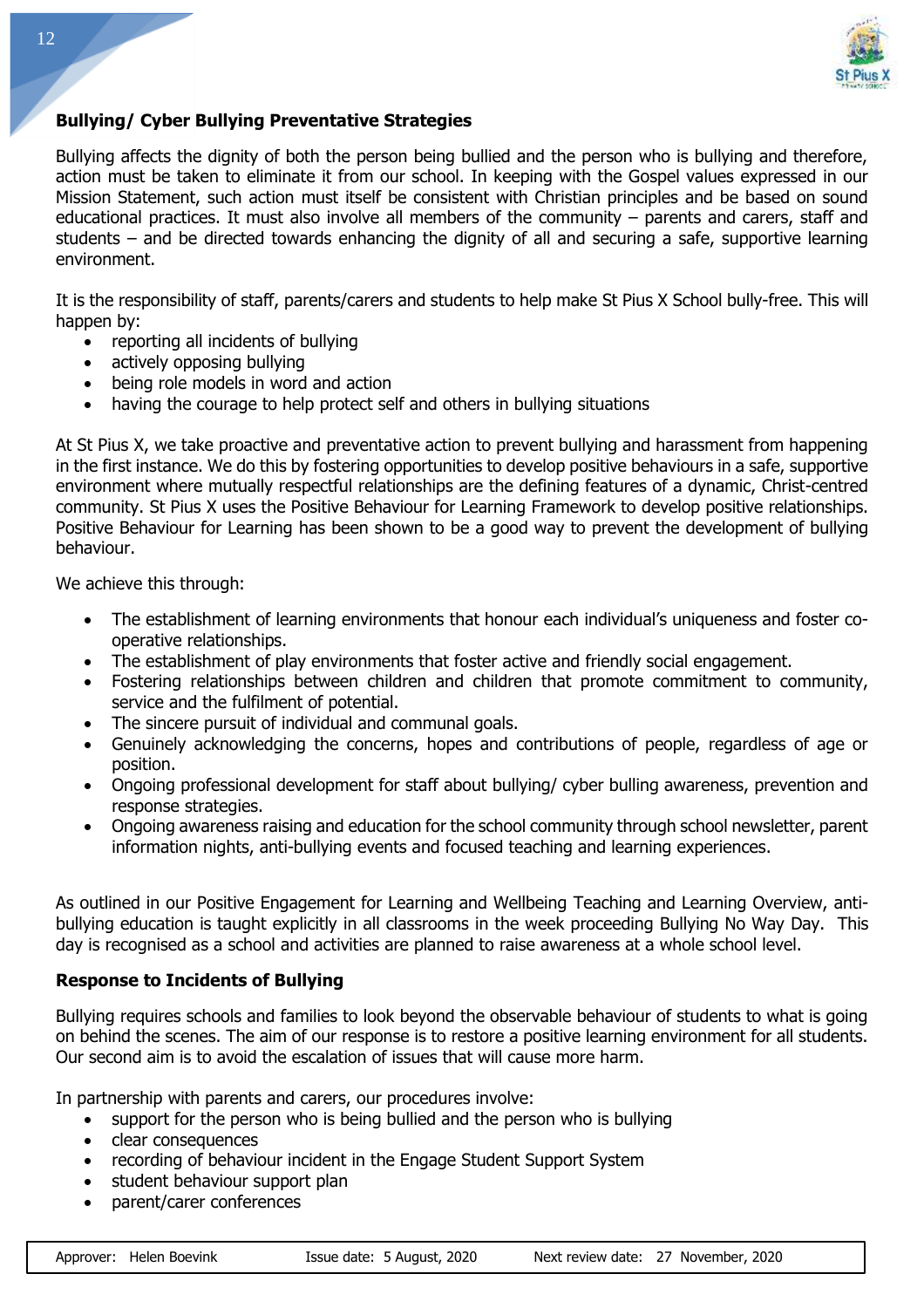

• track and analyse behaviour incident data to detect patterns of bullying and harassment

# **Staff Responses to Reports of Bullying**

# **If a student reports bullying:**

The following steps are followed if a student reports bullying (including cyber bullying):

- 1. Listen carefully and calmly, and document what the student tells you. (Clarify if there are immediate safety risks and let the student know how you will address these).
- 2. Collect additional information.
- 3. Discuss a plan of action with the students.
- 4. Inform the student what you intend to do.
- 5. Provide suggestions on what to do if the behaviour occurs again.
- 6. Set a date for follow up review/s.
- 7. Record the incident/student contact in the Engage Student Support System.
- 8. Notify appropriate school personnel (Leadership and Guidance Counsellor).
- 9. Contact the parent/ guardian/ carer informing them of the incident and the school's course of action.
- 10. Make sure to follow up with students over the next several weeks and months.

# **If a parent reports bullying:**

- 1. If they have not already done so, ask the parents/carers to talk with the year/class teacher in the first instance.
- 2. If they are still concerned after speaking with the year/class teacher, invite them to make an appointment with a member of the Leadership Team.
- 3. At the meeting provide a calming, supportive response and appreciate that some parents may express anger and distress about their child's experience.
- 4. Listen carefully and document the account.
- 5. Refer to the school policy to discuss the definition of bullying, expectations of students and staff, responsibilities and implication.
- 6. Inform the parents what you intend to do regarding their concerns.
- 7. Let the parent/guardian know the name and contact details of the responsible officer for further contact.
- 8. Provide suggestions and information about what parents/carers can do to support their child in the short term.
- 9. Set a date for a follow up review and conclude the meeting.
- 10. Record the incident/student contact in school's student data management system.
- 11. Collect additional information from students and other personnel as appropriate.
- 12. Notify appropriate school personnel.
- 13. After you have developed a full action plan based on the additional information gathered, conduct the follow up review meeting with parents/caregivers.
- 14. Agree on a contact person for parents/caregivers while the action plan is implemented.
- 15. Follow up with parents/ caregivers and students at a designated time in the following weeks or months.

Refer to Preventing and Responding to Instances of Student Bullying/Harassment in Schools policy and procedure.

# **Section C: Our Student Behaviour Support Data**

# **1. Data Informed Decision Making**

The BCE Engage Student Support System is the database all BCE schools are required to use to collect behavioural data for analysis and decision-making. The Engage Student Support System has capacity to record minor and major behavioural incidents so that schools can make data informed decisions about student supports. It also has capacity for schools to record, store and analyse Tier 2 Targeted and Tier 3 Personalised supports, information, and data.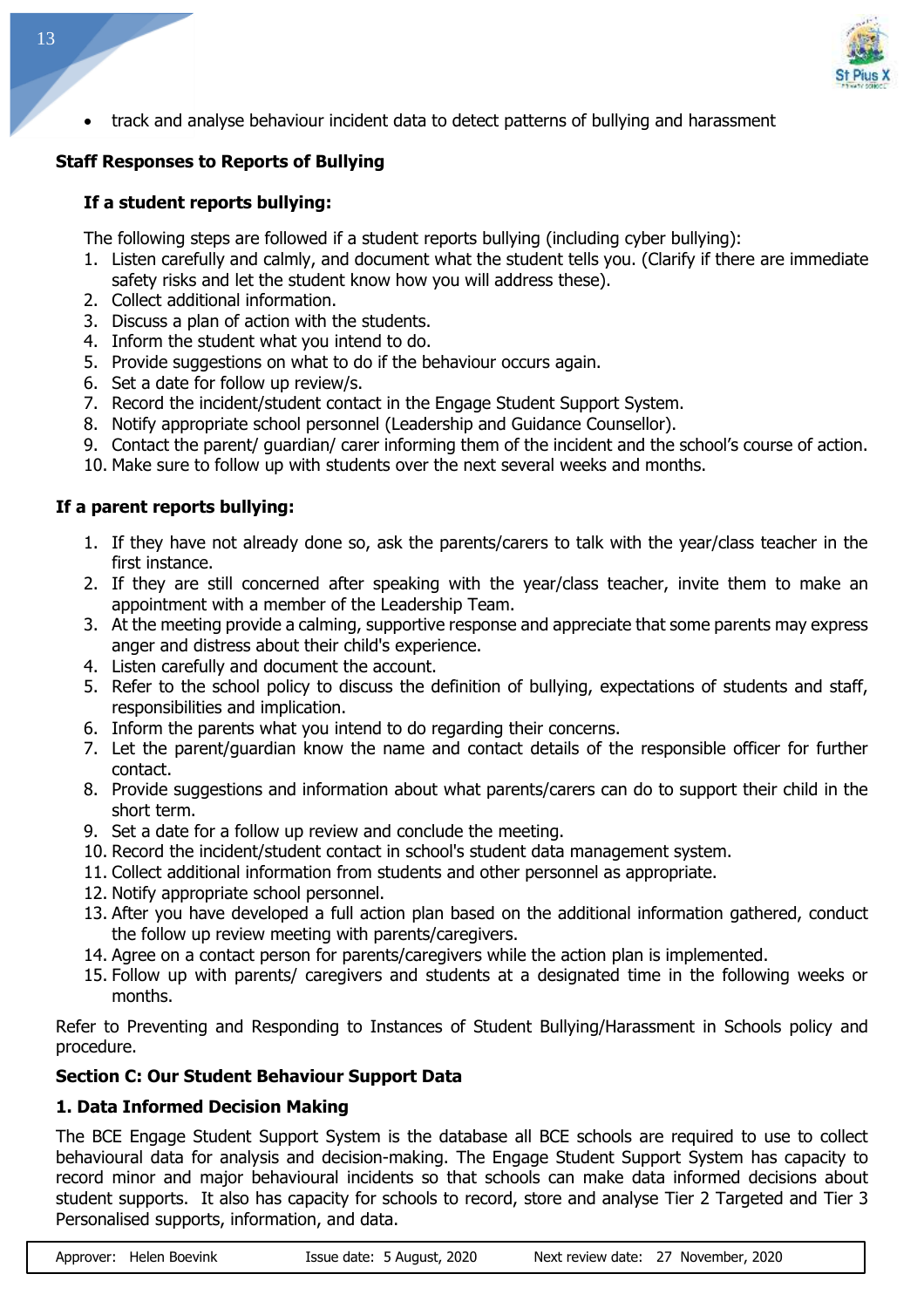

It is mandatory for all BCE schools to record major incidents of bullying, weapons and drugs incidents and complete the accompanying record documentation in the system as comprehensively as possible. Suspension records are also mandatory to complete in the database.

#### **2. Engage Student Support System**

Student behavioural data is used together with other data sources to make informed decisions about appropriate student supports. This information is used during PB4L Universal Support Team meetings and PB4L Targeted Support Team meetings to analyse and prioritise students requiring or enrolled in targeted or personalised supports. Analysis of data occurs during these meetings and feedback is provided during staff meetings, Senior Leadership, Universal Support and Targeted Support Team meetings.

#### **3. Notification to Parents**

Minor behaviours: Minor behaviours that occur in the classroom are often de-escalated and problem solved at the classroom level. While not every behaviour will warrant parent notification, parents will be contacted directly by the classroom teacher if there are continuing unproductive behaviours of concern.

Major behaviours: Where a child has engaged in a major incident of unproductive behaviour (see Appendix A) a parent can expect to be contacted by the most appropriate staff member. For example, if there was an incident during class time that was dealt with primarily by the classroom teacher, a parent will be contacted by the class teacher. If a major behaviour (see Appendix A) requires the intervention of School Leadership, parents of the children involved will be contacted by a member of the Leadership team.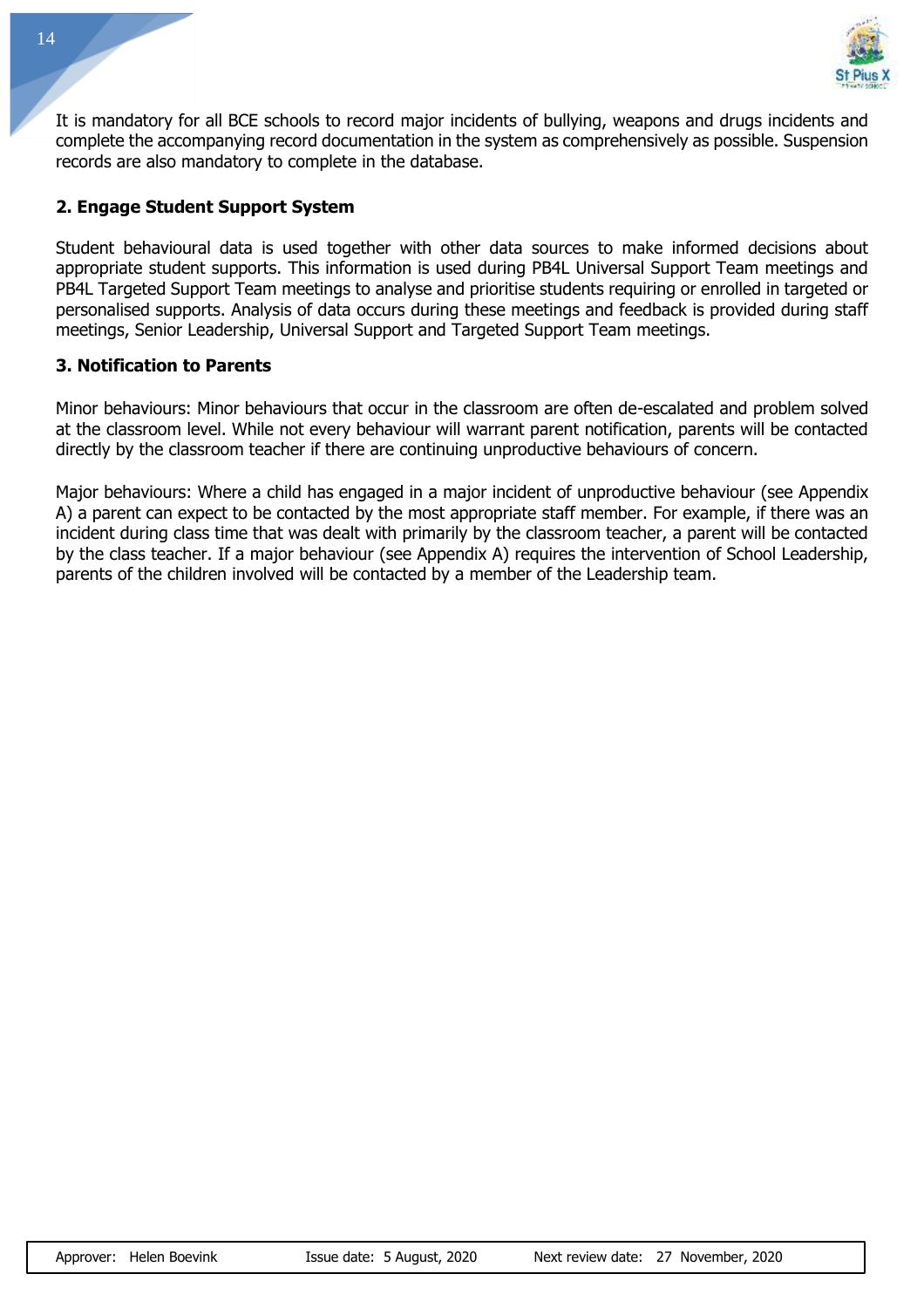

#### **References**

Carr, E. G., Dunlap, G., Horner, R. H., Koegel, R. L., Turnbull, A. P., & Sailor, W. (2002). Positive Behaviour Support: Evolution of an applied science. Journal of Positive Behaviour Interventions, 4, 4-16.

Christenson, S., Stout, K. & Pohl, A. (2012). Check and Connect- Implementing with Fidelity. University of Minnesota.

Crone, D. A., Horner, R. H., & Hawken, L. S. (2004). Responding to problem Behaviour in schools. New York: Guilford Press.

Greene, R.W. (2014). Lost at school: Why our kids with behavioural challenges are falling through the cracks and how we can help them. New York: Scribner.

Horner, R. H. & Sugai, G. (2005) School-wide positive behaviour support: An alternative approach to discipline in schools. In L. Bambara & L. Kern (Eds.), Positive behaviour support (pp359-390). New York: Guilford.

Lewis, T. J., & Newcomer, L., Trussell, R., & Richter, M. (2006). School-wide positive behaviour support: Building systems to develop and maintain appropriate social behaviour. In C.S. Everston & C.M Weinstein (Eds.), Handbook of Classroom management: Research, practice and contemporary issues (pp833-854). New York: Lawrence Erlbaum.

Newton, S. J., Horner, R. H., Algozzine, R. F., Todd, A. W., & Algozzine, K. M. (2009). Using a problem-solving model to enhance data-based decision making in schools. In W. Sailor, G. Dunlap, G. Sugai & R. Horner (Eds.) Handbook of positive behavior support (pp. 551-580). New York, NY: Springer

Sailor, W., Dunlap, G., Sugai, G., & Horner, R., Eds. (2009). Handbook for positive behaviour support. New York: Springer Science and Business Media.

Sprague, J. & Golly, A. (2005). Best behavior: Building positive behavior support in schools. Boston, MA: Sopris West Educational Services.

Sugai, G., & Horner, R.H. (2002). The evolution of discipline practices: School-wide positive behaviour supports. Child and Family Behaviour Therapy, 24. 23-50.

Witt, J. C., Daly, E. J., & Noell, G. (2000). Functional Behaviour Assessment: A Step by Step Guide to Solving Academic and Behaviour Problems. New York: Sophis West.

#### **Relevant Brisbane Catholic Education Policies**

- BCE Student Protection Processes
- Management of Drug Related Incidents
- Management of Weapons in Schools
- Code of Conduct
- Student Attendance Policy
- Student Diversity and Inclusion Policy
- Student with Disability Policy
- Student Behaviour Support Policy
- Student Behaviour Support Procedure
- Student, Parent and Guardian Complaints Management Policy
- Student Wellbeing Policy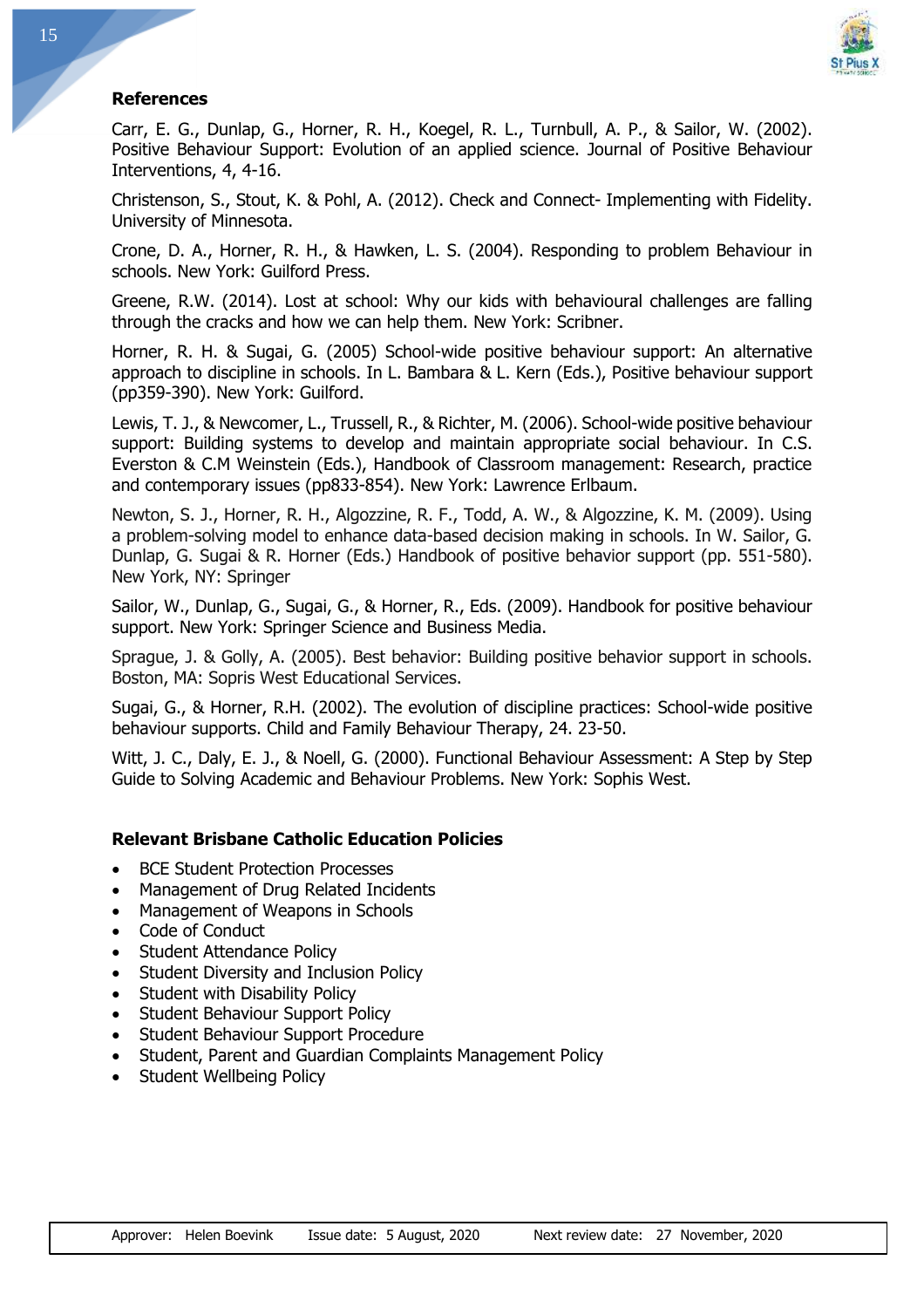

# **Appendix A - Behaviour Definitions**

# **Minor Behaviours**

|                         | <b>Descriptor</b>                | <b>Definition</b>                                                                                                                                                          | <b>Example</b>                                                                                                  |  |
|-------------------------|----------------------------------|----------------------------------------------------------------------------------------------------------------------------------------------------------------------------|-----------------------------------------------------------------------------------------------------------------|--|
| $\mathbf{1}$            | Inappropriate<br>verbal language | Student engages in low intensity instance<br>of inappropriate language                                                                                                     | "idiot",<br>Calling<br>someone<br>an<br>swearing if they kick their toe                                         |  |
| $\overline{\mathbf{2}}$ | Physical contact                 | Student engages in non-serious,<br>but<br>inappropriate contact                                                                                                            | Pushing in the tuckshop<br>line,<br>horseplay                                                                   |  |
| 3                       | Disrespect/non-<br>compliance    | Student engages in brief or low intensity<br>failure to respond to reasonable adult<br>requests                                                                            | Saying "No", "Not going to do it", "I<br>don't want to do that"                                                 |  |
| 4                       | Disruption                       | Student engages in low intensity, but<br>inappropriate disruption                                                                                                          | Calling out, talking to a peers in<br>class                                                                     |  |
| 5                       | Uniform violation<br>- Minor     | Students wears clothing that is near but<br>not within the school's dress code                                                                                             | Wrong socks, wrong shorts for<br>sport                                                                          |  |
| 6                       | Technology<br>Violation - Minor  | Student engages in non-serious<br>but<br>inappropriate (as defined by the school)<br>use of mobile phone, mp3 player, camera<br>and/or computer                            | Making a mobile phone call in<br>breach of school's policy                                                      |  |
| 7                       | Property misuse                  | Student engages in low intensity misuse of<br>property                                                                                                                     | Using equipment contrary to its<br>design or purpose                                                            |  |
| 8                       | Late                             | Students arrive late to class                                                                                                                                              | Tardy or late to class not late to<br>school as this is often beyond the<br>control of a primary school student |  |
| 9                       | Out of Bounds                    | Student is in an area within the school<br>grounds that has been designated "off<br>limits" at that particular time                                                        |                                                                                                                 |  |
| 10                      | Lying/Cheating                   | Student engages in "White Lies"                                                                                                                                            | "I came first", "It wasn't me!", "I<br>didn't do it"                                                            |  |
| 11                      | Teasing                          | Isolated inappropriate comments (ongoing<br>teasing would fit under Bullying)                                                                                              | Laughing at someone's misfortune                                                                                |  |
| 12                      | Sexual Behaviour                 | Sexual behaviours that are normal, age-   Green light behaviours<br>appropriate, spontaneous,<br>curious,<br>mutual, light-hearted and easily diverted<br>experimentation. |                                                                                                                 |  |
| 13                      | Incomplete tasks                 | Student has failed to complete a set piece<br>of work in a clearly specified time frame                                                                                    | Has difficulty starting a learning<br>task,<br>continuing on task<br>or I<br>completing learning tasks          |  |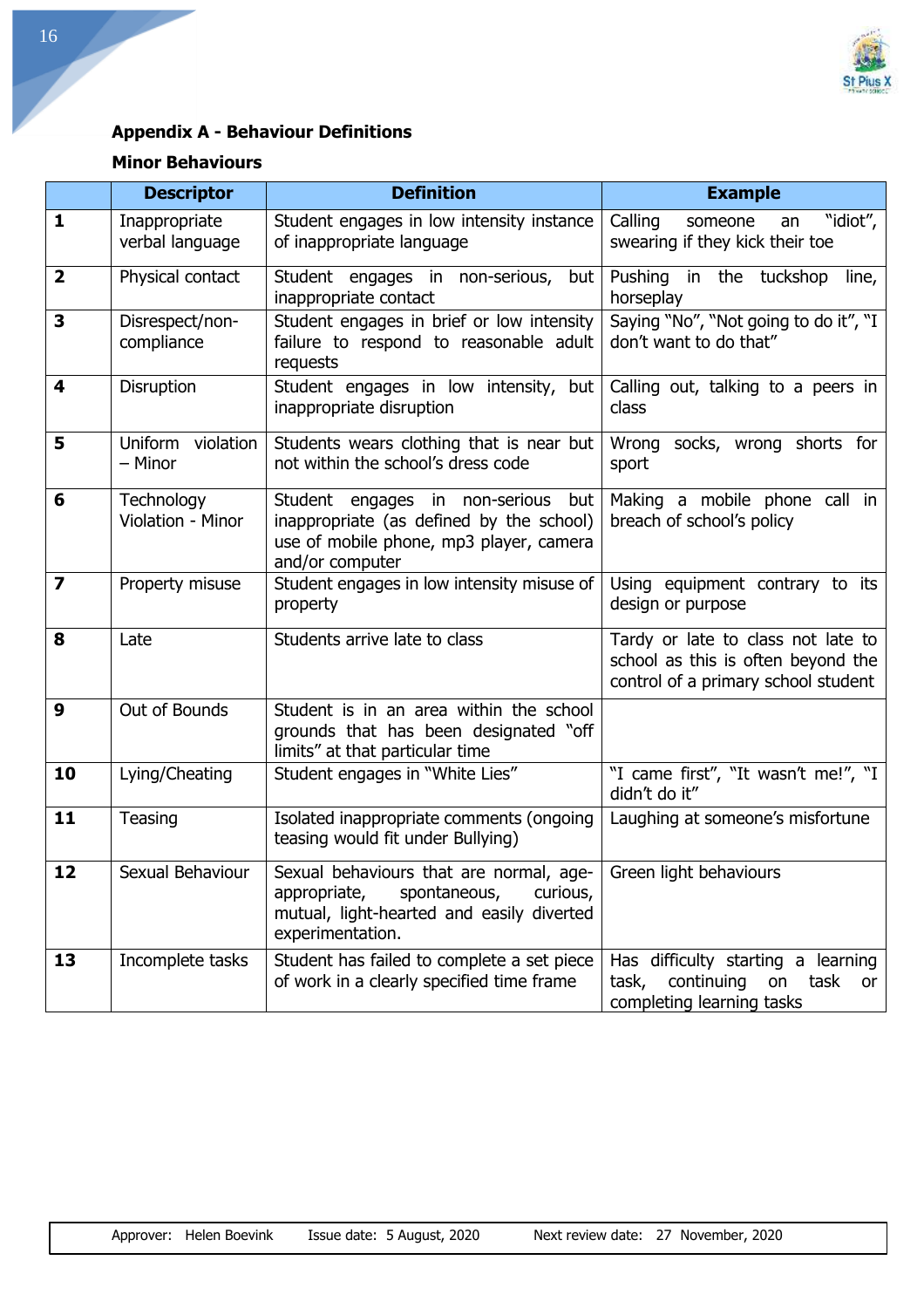

# **Major Behaviours**

|                         | <b>Descriptor</b>                   | <b>Definition</b>                                                                                                                                                                                                                                                                                                                                                               | <b>Example</b>                                                                                                                                                                                                                                                                                                                                                                                                                                                                                                                                                                                                                                                                                                                                                                          |
|-------------------------|-------------------------------------|---------------------------------------------------------------------------------------------------------------------------------------------------------------------------------------------------------------------------------------------------------------------------------------------------------------------------------------------------------------------------------|-----------------------------------------------------------------------------------------------------------------------------------------------------------------------------------------------------------------------------------------------------------------------------------------------------------------------------------------------------------------------------------------------------------------------------------------------------------------------------------------------------------------------------------------------------------------------------------------------------------------------------------------------------------------------------------------------------------------------------------------------------------------------------------------|
| 1                       | Verbal<br>Aggression                | Language (both overt<br>and covert)<br>directed at others in a demeaning or<br>aggressive manner intended to harm,<br>distress coerce or cause fear                                                                                                                                                                                                                             | Swearing, aggressive stance, language<br>directed to hurt or show disrespect,<br>intimidating body language, intimidating<br>tone of voice                                                                                                                                                                                                                                                                                                                                                                                                                                                                                                                                                                                                                                              |
| $\overline{2}$          | Physical<br>Aggression              | Actions (both overt and covert) involving<br>serious physical contact where injury<br>might occur that is directed towards<br>another and intended to harm, distress<br>coerce or cause fear                                                                                                                                                                                    | Hitting, punching, hitting with an object,<br>kicking, pulling hair, scratching                                                                                                                                                                                                                                                                                                                                                                                                                                                                                                                                                                                                                                                                                                         |
| 3                       | <b>Bullying</b><br>Harassment       | Bullying/Harassment are behaviours that<br>target an individual or group due to a<br>particular<br>characteristic;<br>and<br>that<br>offends,<br>humiliates,<br>intimidates<br>or<br>creates a hostile environment. It may be<br>a single or ongoing pattern of behaviour.<br>Bullying involves the misuse of power by<br>an individual or group towards one or<br>more persons | Bullying may include: Physical: hitting,<br>kicking, any form of violence; Verbal:<br>calling,<br>name<br>sarcasm,<br>spreading<br>rumours, persistent teasing, intimidation;<br>Emotional:<br>excluding,<br>tormenting,<br>ridiculing,<br>humiliating,<br>intimidating;<br>Racial:<br>taunts, graffiti,<br>gestures,<br>intimidation; Sexual: unwanted physical<br>contact, abusive comments, intimidation.<br>Cyber bullying may include a combination<br>of behaviours such as pranking calling,<br>insulting<br>sending<br>text<br>messages,<br>publishing<br>someone's<br>private<br>information, creating hate<br>sites or<br>implementing social exclusion campaigns<br>in social networking sites. Can also<br>'flaming'<br>include<br>and online<br>hate<br>sites/bash boards. |
| 4                       | Defiance<br>non-compliance          | Failure or refusal to comply or obey<br>directions, a resistance to authority                                                                                                                                                                                                                                                                                                   | Refusing a reasonable request of a<br>teacher or supervisor, talking back in an<br>angry and/or rude manner to staff,<br>from<br>ignoring/walking<br>staff,<br>away<br>running away.                                                                                                                                                                                                                                                                                                                                                                                                                                                                                                                                                                                                    |
| 5                       | Disruption                          | Persistent<br>behaviour causing<br>an<br>interruption in a class or an activity                                                                                                                                                                                                                                                                                                 | talking,<br>yelling<br>Sustained loud<br>or<br>screaming; repetitive noise<br>with<br>materials; and/or sustained out-of-seat<br>behaviour.                                                                                                                                                                                                                                                                                                                                                                                                                                                                                                                                                                                                                                             |
| 6                       | <b>Dress Code</b><br>Violation      | Student wears clothing that does not fit<br>within the dress code of the school                                                                                                                                                                                                                                                                                                 | "Gang" undershirts, offensive T-shirts,<br>steel capped shoes.                                                                                                                                                                                                                                                                                                                                                                                                                                                                                                                                                                                                                                                                                                                          |
| $\overline{\mathbf{z}}$ | Vandalism<br><b>Property Damage</b> | Student participates in an activity that<br>results in substantial destruction or<br>disfigurement of property                                                                                                                                                                                                                                                                  | Throwing a computer, graffiti of school<br>buildings, arson.                                                                                                                                                                                                                                                                                                                                                                                                                                                                                                                                                                                                                                                                                                                            |
| 8                       | Truancy                             | Regular or persistent unexplained<br>absences from school or from a class,<br>where the reason given is unsatisfactory                                                                                                                                                                                                                                                          | Students leaves class/school without<br>permission or stays out of class/school<br>without permission                                                                                                                                                                                                                                                                                                                                                                                                                                                                                                                                                                                                                                                                                   |
| 9                       | <b>Theft</b>                        | Dishonestly<br>appropriating<br>another<br>person's property with the intent to<br>destroy or permanently deprive the<br>person of it                                                                                                                                                                                                                                           | Stealing school or personal property                                                                                                                                                                                                                                                                                                                                                                                                                                                                                                                                                                                                                                                                                                                                                    |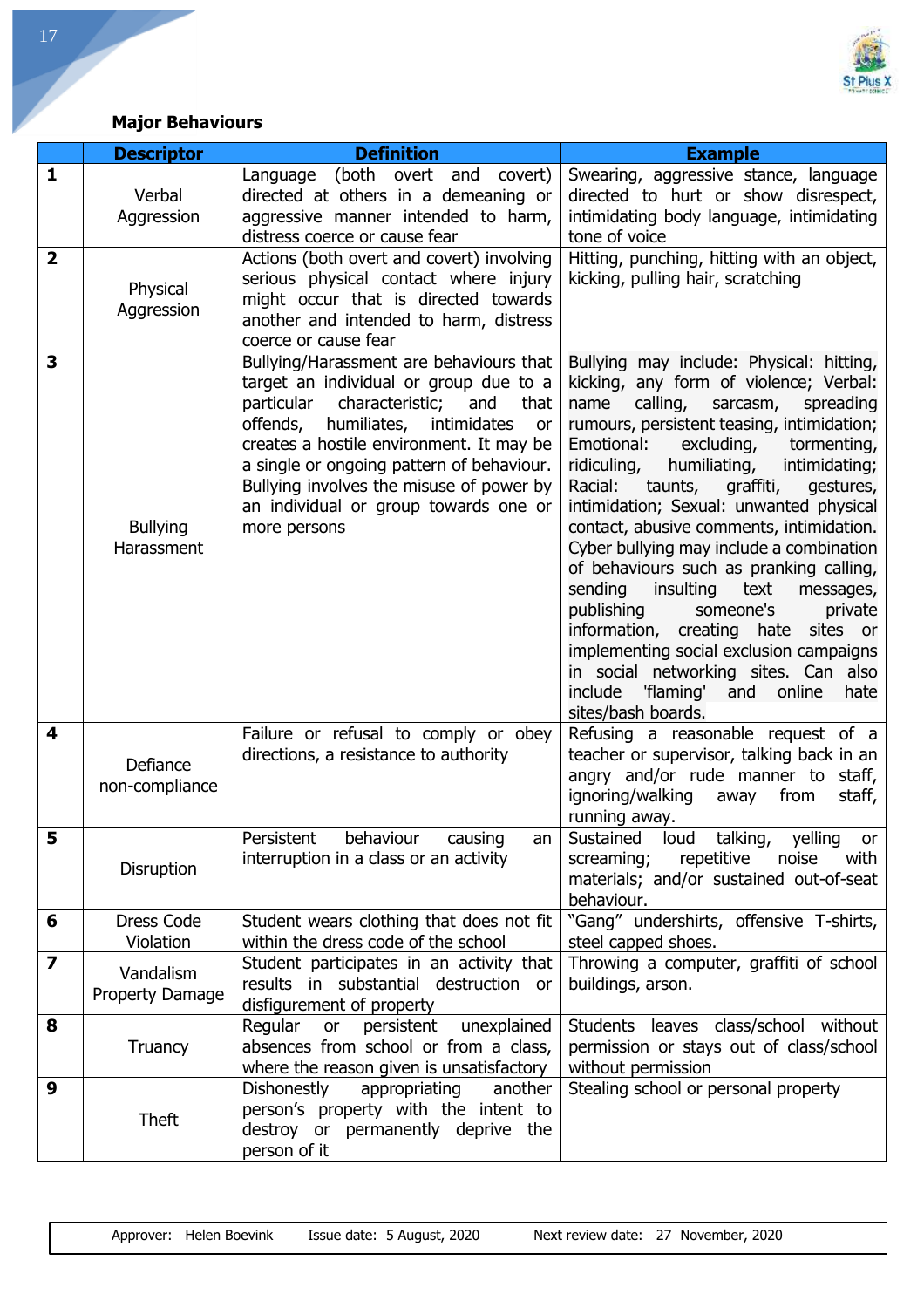

| 18 |                                      |                                                                                                                                                                                                                                                                                                                                                                 |                                                                                                                                                                                                                                                   |
|----|--------------------------------------|-----------------------------------------------------------------------------------------------------------------------------------------------------------------------------------------------------------------------------------------------------------------------------------------------------------------------------------------------------------------|---------------------------------------------------------------------------------------------------------------------------------------------------------------------------------------------------------------------------------------------------|
|    | <b>Descriptor</b>                    | <b>Definition</b>                                                                                                                                                                                                                                                                                                                                               | <b>Example</b>                                                                                                                                                                                                                                    |
| 10 | ForgeryPlagiarism                    | Student has signed a person's name<br>without<br>that<br>person's<br>permission<br>Plagiarism is submitting<br>(forgery).<br>someone else's work as your own. It<br>occurs when a writer deliberately uses<br>someone else's language, ideas, or other<br>(not common<br>knowledge)<br>original<br>without acknowledging<br>material<br>its<br>original source. | Using someone else's ideas or writing<br>without<br>acknowledging<br>the<br>source<br>material. Signing another person's name<br>such e.g.<br>a parent or teacher on a<br>document.                                                               |
| 11 | Technology<br>Violation              | Student engages in inappropriate (as<br>defined<br>by school) use of school<br>technology<br>including<br>cell<br>phone,<br>music/video players, camera,<br>and/or<br>computer                                                                                                                                                                                  | Accessing inappropriate websites, using<br>else's<br>log<br>someone<br>in<br>details,<br>inappropriate additions<br>to Facebook<br>(written and images)                                                                                           |
| 12 | Drug-use or<br>Possession            | Student is in possession of or is using<br>illegal drugs/substances or imitations or<br>is using prescription drugs contrary to<br>their doctor's directions                                                                                                                                                                                                    | Cigarettes,<br>cannabis,<br>alcohol,<br>prescription or other chemical drugs,<br>drug related equipment                                                                                                                                           |
| 13 | Weapons<br>Use or<br>possession      | A weapon is any object, device or<br>instrument designed as a weapon that<br>through its use is capable of causing<br>bodily harm                                                                                                                                                                                                                               | Knife, toy gun, gun                                                                                                                                                                                                                               |
| 14 | Combustibles<br>Use or<br>possession | <b>Student</b><br>in<br>of<br>is<br>possession<br>substances/objects readily capable of<br>causing bodily harm and/or property<br>damage                                                                                                                                                                                                                        | Being in possession of or using matches,<br>lighters, firecrackers, gasoline, lighter<br>fluid                                                                                                                                                    |
| 15 | <b>Bomb</b><br>Threat/False<br>Alarm | Student delivers a false message of<br>possible explosive materials being on-<br>school site, near school site, and/or<br>pending explosion with the intent to<br>disrupt school                                                                                                                                                                                | The intent is one of a "prank" to disrupt<br>the school day and/or Emergency<br>Services. May include pulling a fire alarm<br>or written or verbal bomb threat.                                                                                   |
| 16 | Concerning<br>Sexual Behaviour       | Orange behaviours - Sexual behaviours<br>that are outside normal behaviour in<br>terms of persistence, frequency or<br>inequality in age, power or ability<br>Red behaviours - Sexual behaviours that<br>are problematic or harmful, forceful,<br>secretive, compulsive, coercive<br>or -<br>degrading                                                          | Explicit sexual talk or play, persistent<br>nudity, repeated exposing of private<br>parts to others and/or in public<br>Forcing others to be involved in sexual<br>activity, using mobile phone and the<br>internet which includes sexual images. |
| 17 | eCrimes/Cyber<br>exploitation        | Illegal actions that are carried out<br>through the use of a mobile device or<br>technology to take advantage of another                                                                                                                                                                                                                                        | Stealing<br>someone's<br>identity<br>and<br>impersonating them online, sending<br>sexually explicit images                                                                                                                                        |
| 18 | Academic<br>Disengagement            | Student does not complete and/or submit<br>summative assessment pieces or avoids<br>exams                                                                                                                                                                                                                                                                       | Avoiding<br>group<br>assignment<br>work,<br>minimal drafting of assessment or has<br>difficulty engaging with learning over a<br>period of time                                                                                                   |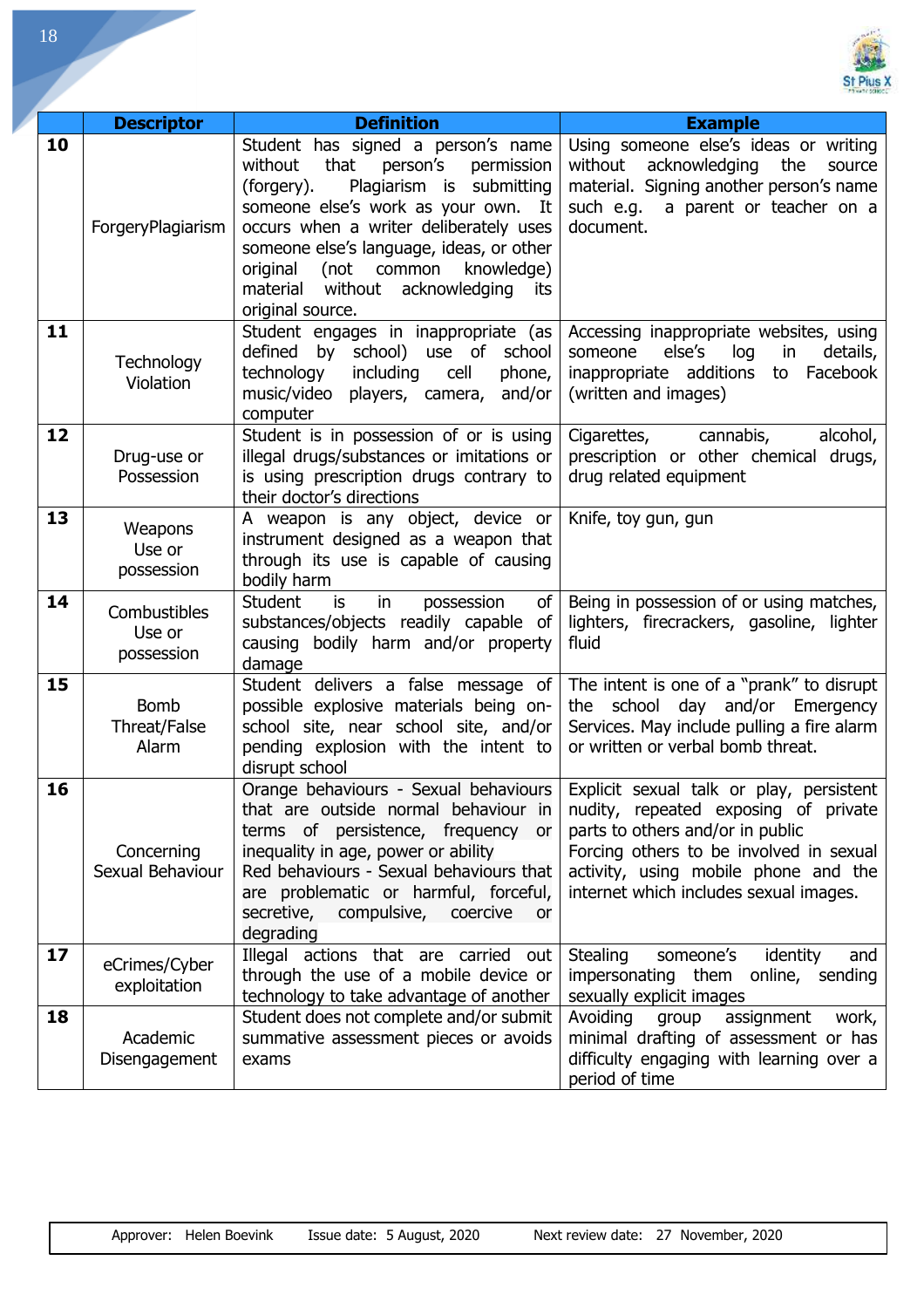

# **Appendix B - Strategies to Manage Minor Behaviour**

| <b>Technique</b>             | <b>Explanation</b>                                                                                                                                                                                                                                                                                                                                                                                                                                                                                               |  |
|------------------------------|------------------------------------------------------------------------------------------------------------------------------------------------------------------------------------------------------------------------------------------------------------------------------------------------------------------------------------------------------------------------------------------------------------------------------------------------------------------------------------------------------------------|--|
| Proximity                    | Every teacher knows how effective it is to stand near a child who is having difficulty. This<br>technique is the strategic placement/movement by the teacher in order to encourage<br>positive behaviour. The teacher is a source of support and strength and helps the student<br>to control his impulses by her proximity.                                                                                                                                                                                     |  |
| Signal<br>Non-verbal Clue    | Teachers have a variety of signals that communicate to the student what is expected. These<br>non-verbal techniques include such things as eye contact, hand gestures, a card system,<br>picture cues, etc. Such simple cues suggest that the teacher is aware of the student's<br>behaviour and is prepared to intervene if the behaviour continues. This works best when<br>the teacher has a relationship with the student(s) and the non-verbal cues have already<br>been taught to the group.               |  |
| Ignore/Attend/P<br>raise     | This technique is based on the power of praise or specific positive feedback. The teacher<br>praises an appropriately behaving student in proximity to the inappropriately behaving<br>student. The praise serves as an indirect prompt for the misbehaving student and<br>reinforcement for the one behaving appropriately. When the student exhibits the appropriate<br>behaviour, attention and praise is then provided.                                                                                      |  |
| Restitution                  | Involves having the student compensate for any damage that is a result of his or her actions.<br>Restitution is required to repair any damage done, restore the environment to its original<br>condition, or make amends to persons who were affected by the behaviour.                                                                                                                                                                                                                                          |  |
| <b>Re-Direct</b>             | This strategy employs a very brief, clearly and privately stated verbal reminder of the<br>expected behaviour. A re-direct includes a specific restatement of the schoolwide, non-<br>classroom or classroom rule/procedure. A re-direct emphasis the "what" of the behaviour<br>instead of the "why".                                                                                                                                                                                                           |  |
| Re-Teach                     | Re-teaching builds on the re-direct above and re-teaches the specific expectation in question<br>and reminds of the procedures or routine for doing so. It capitalises on the teachable<br>moment to review the expectation more thoroughly yet briefly. As in all instruction, you label<br>the skill, teach and show, and give the student the immediate opportunity to practice<br>demonstrating the behaviour. Once the student uses the appropriate behaviour, specific<br>positive feedback should follow. |  |
| Provide Choice               | Providing choice can be used when re-directs or re-teaching have not worked. This is the<br>statement of two alternatives - the preferred or desired behaviour or a less preferred choice.<br>When options are paired in this way, students will often make the preferred choice. Pause<br>after providing the choice, and when the student chooses wisely, provide praise.                                                                                                                                      |  |
| <b>Student</b><br>Conference | This is a lengthier re-teaching or problem-solving opportunity when behaviour is more<br>frequent or intense. The behaviour of concern is discussed, the desired behaviour is taught,<br>and a plan is made to ensure the behaviour is used in the future. A student conference<br>might include practice.                                                                                                                                                                                                       |  |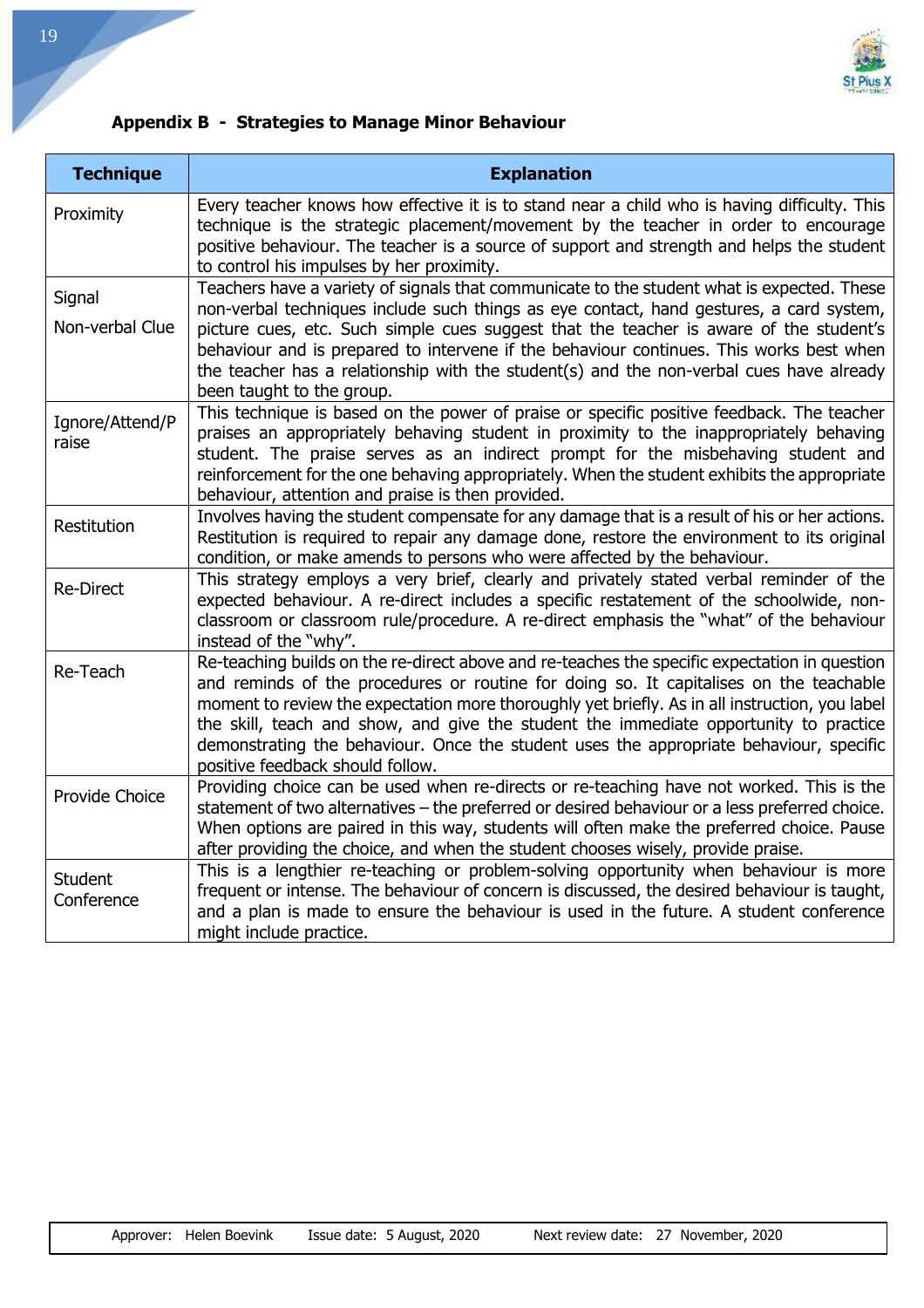

### **Appendix C – Support Strategies**

 $k$ <sub>11</sub>

**St Pius X** PRIMARY SCHOOL



#### **As a Positive Behaviour 4 Learning School**

- **Assume that the extra set of the set of the set of the set of the set of the set of the set of the set of the set of the set of the set of the set of the set of the set of the set of the set of the set of the set of the s** We ensure that expectations have been taught and practiced
- We integrate the Personal & Social Capabilities from the Australian Curriculum in our content areas and school wide explicit teaching of behaviour.
- We reinforce expected behaviours
- We provide a positive and supportive environment





20

Approver: Helen Boevink Issue date: 5 August, 2020 Next review date: 27 November, 2020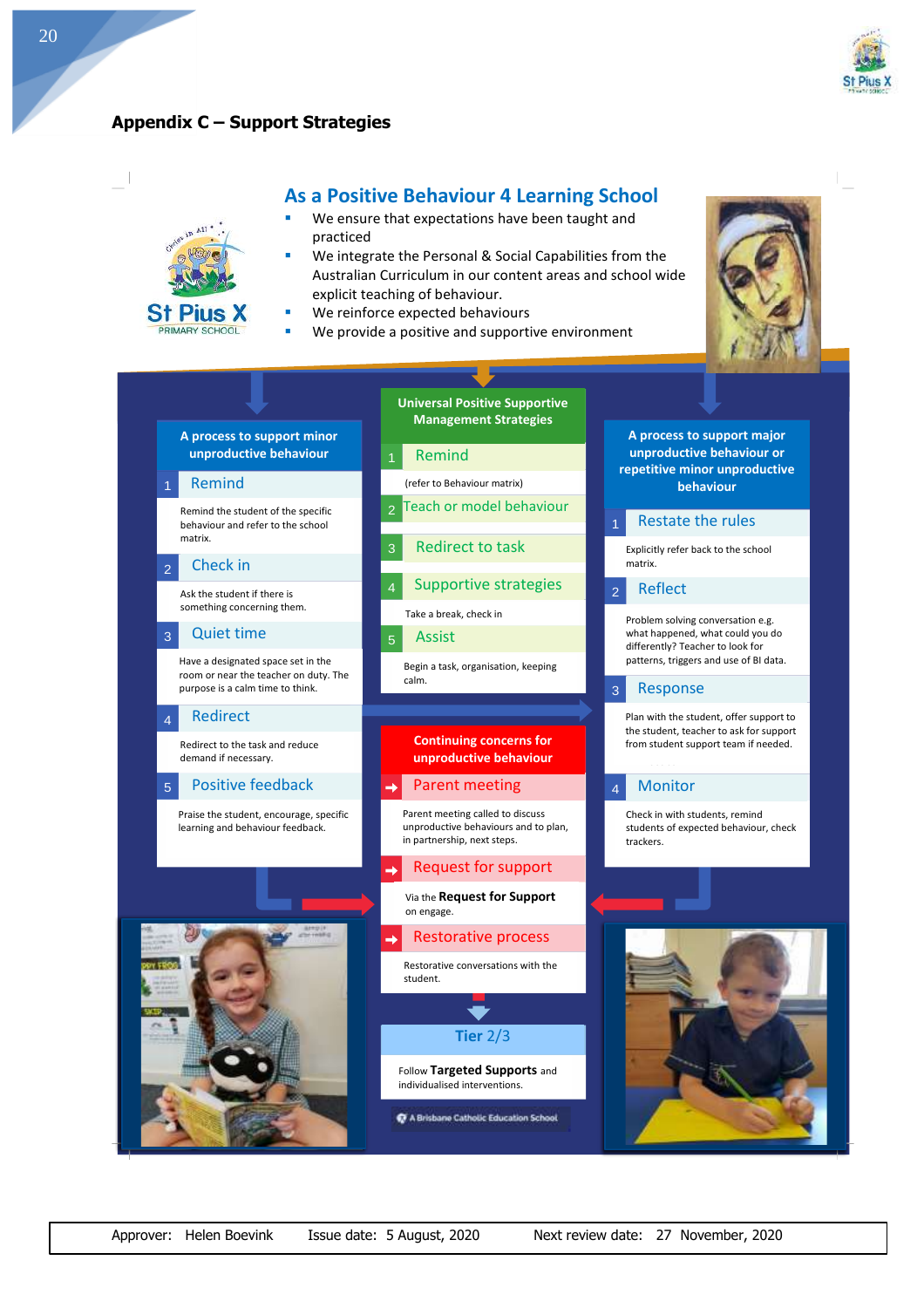



# School Wide Behaviour Support System and Decision Making Processes **Positive Behaviour for Learning**

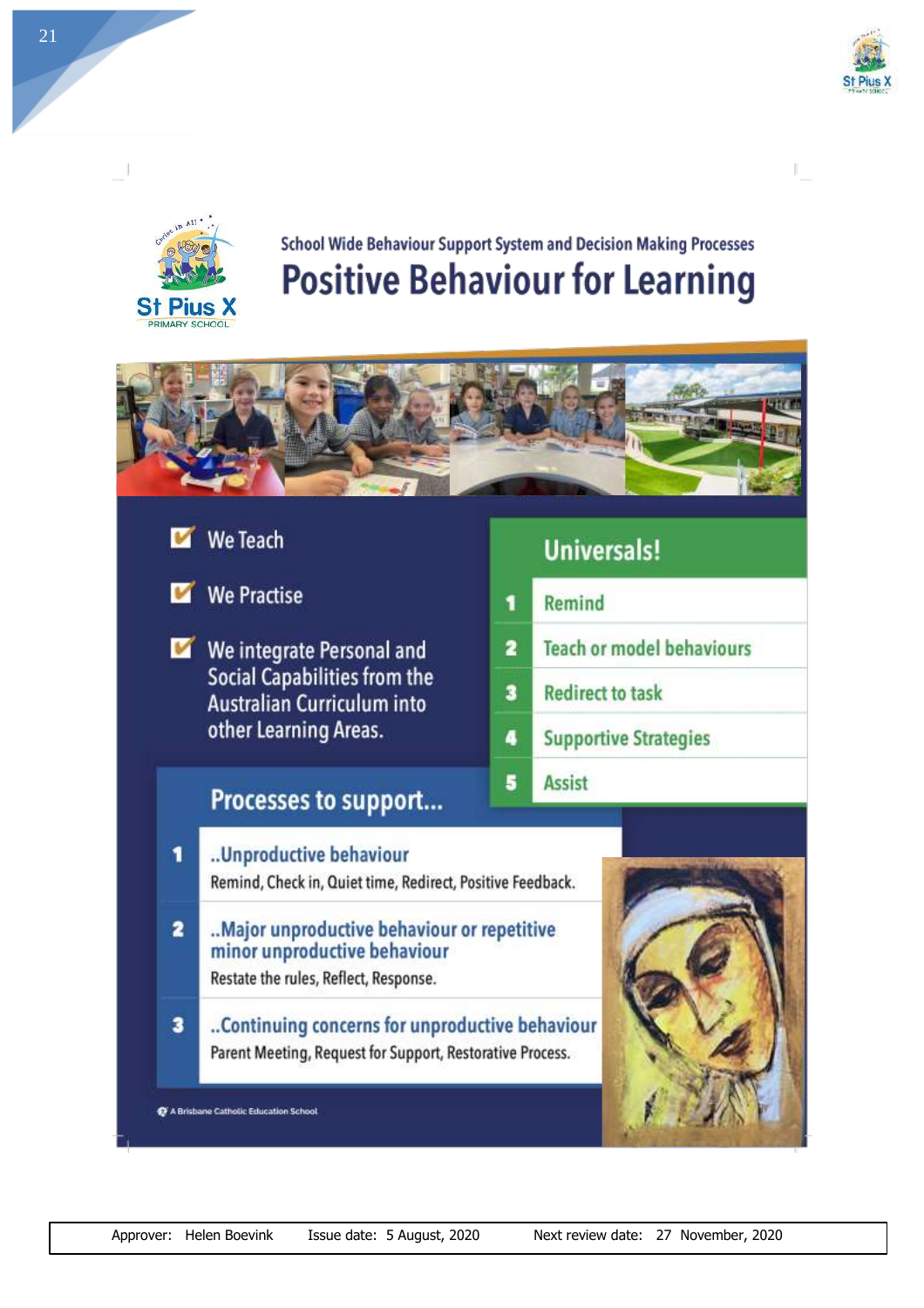

# **The St Pius X – STARRS Problem Solving Script**